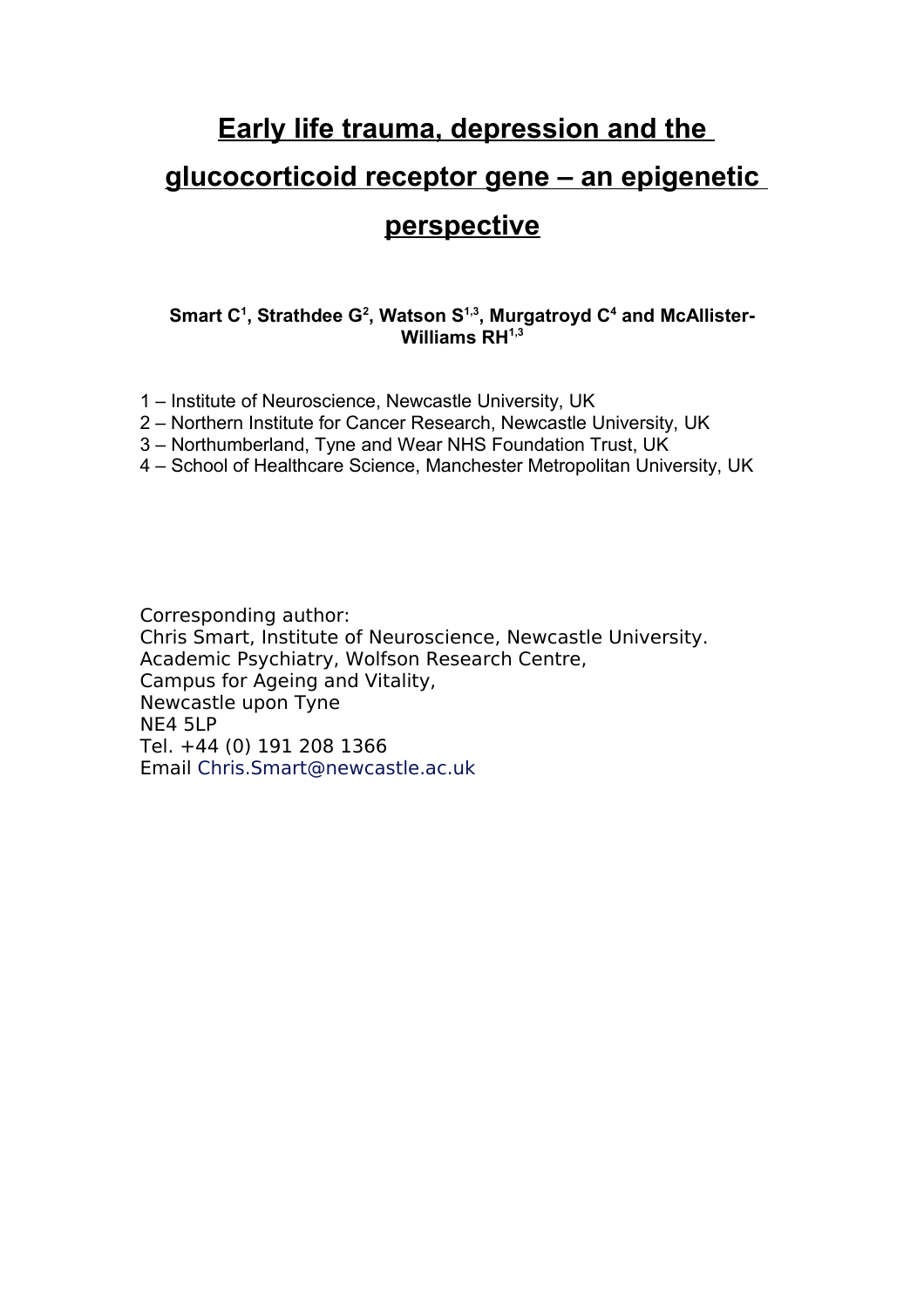## **Abstract**

Hopes to identify genetic susceptibility loci accounting for the heritability seen in unipolar depression have not been fully realized. Family history remains the gold standard for both risk stratification and prognosis in complex phenotypes such as depression. Meanwhile, the physiological mechanisms underlying lifeevent triggers for depression remain opaque. Epigenetics, comprising heritable changes in gene expression other than alterations of the nucleotide sequence, may offer a way to deepen our understanding of the aetiology and pathophysiology of unipolar depression and optimise treatments. A heuristic target for exploring the relevance of epigenetic changes in unipolar depression is the hypothalamic-pituitary-adrenal (HPA) axis. The glucocorticoid receptor (GR) gene (*NR3C1*) has been found to be susceptible to epigenetic modification, specifically DNA methylation, in the context of environmental stress such as early life trauma, which is an established risk for depression later in life. In this review we discuss the progress that has been made by studies that have investigated the relationship between depression, early trauma, the HPA axis and the *NR3C1* gene. Difficulties with the design of these studies are also explored. Future efforts will need to comprehensively address epigenetic natural histories at the population, tissue, cell and gene level. The complex interactions between the epigenome, genome and environment, as well as ongoing nosological difficulties, also pose significant challenges. The work that has been done so far is nevertheless encouraging and suggests potential mechanistic and biomarker roles for differential DNA methylation patterns in *NR3C1* as well as novel therapeutic targets.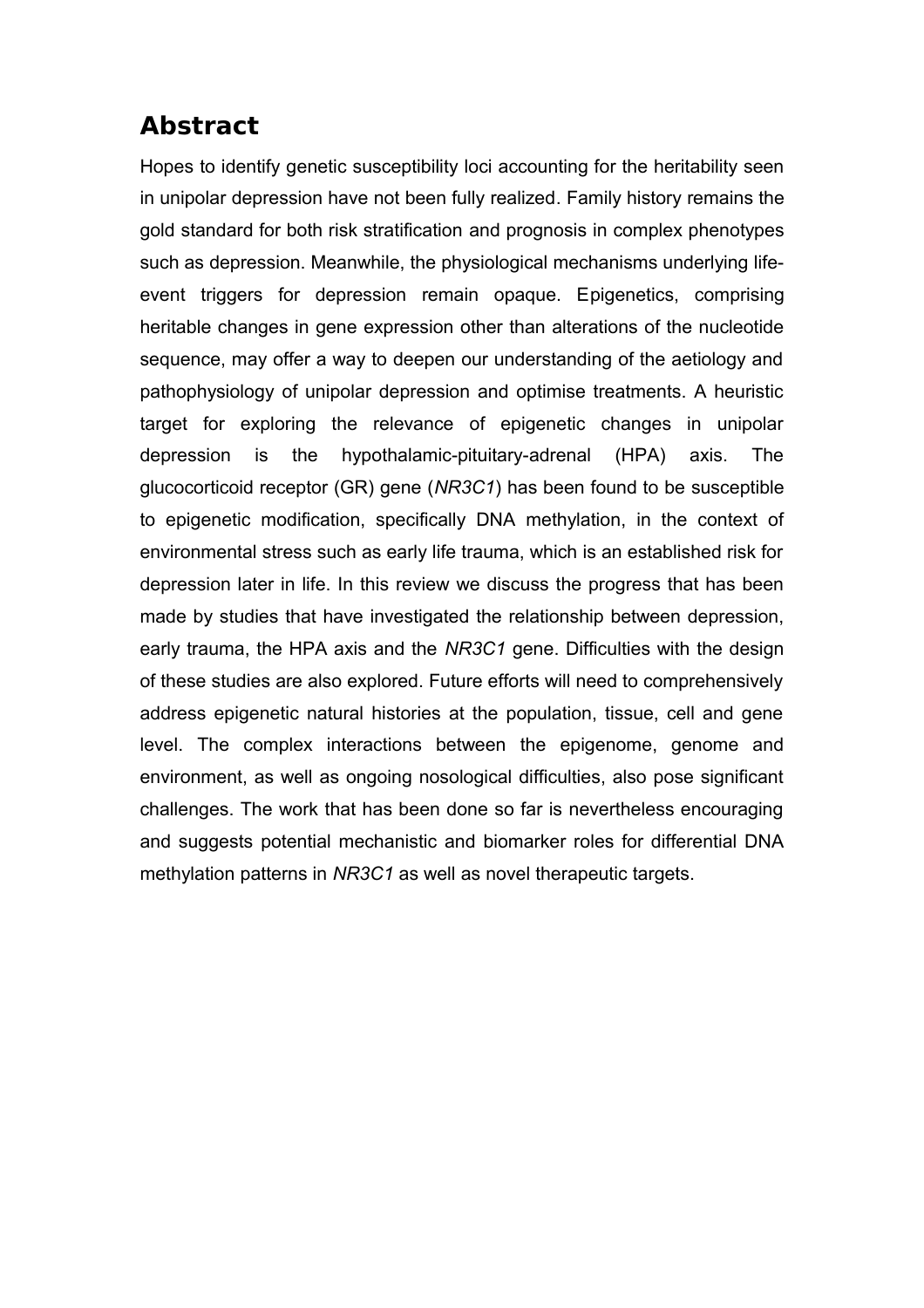#### **Introduction**

The scale of present day psychiatric illness is well documented. It is thought to account for nearly 23% of the disease burden in the UK (Fineberg *et al.*, 2013) and is similarly prominent in worldwide estimates (Murray *et al.*, 2012). One of the largest diagnostic contributors to this burden is unipolar depression, which has a global lifetime prevalence rate of up to 17% (Flint and Kendler, 2014). Unipolar depression is projected to become the greatest worldwide cause of disability-adjusted life years (DALYs) by the year 2030 (WHO, 2008) and is already associated with significant mortality (Antypa *et al.*, 2013). Thus, there remains an ever-growing need to further our understanding of depression in order to optimise treatments and to alleviate suffering (Collins *et al*., 2011). Deterministic genetic models for psychiatric illness have proved elusive. Genome-wide association studies (GWAS) have not translated into significant therapeutic gains for disorders such as depression and aetiology from a genetic viewpoint remains opaque (Lewis *et al*., 2010; Ripke *et al*., 2013). Possible reasons for this include well-cited nosological difficulties (Casey *et al*., 2013) incorporating phenomenological, psychopathological and pathophysiological heterogeneity, small effect sizes of individual genes and overestimated heritability (McGuffin *et al*., 2007; Bohacek and Mansuy, 2013; Uher, 2014). However, a growing body of evidence suggests that epigenetic modification could be a biologically significant factor in depression with potential diagnostic, prognostic and therapeutic uses (Massart *et al.,* 2012; Bohacek *et al.*, 2013; Sun et al., 2013; Bagot *et al.,* 2014).

#### **Heritability of depression**

For many years twin and family studies have highlighted the importance of genetic and environmental factors in the mediation of the vulnerability to depression (Cohen-Woods *et al.*, 2013). In the first meta-analysis of epidemiological studies in depression, Sullivan *et al.* (2000) compared susceptibility in monozygotic and dizygotic twins. The majority of the variance in liability was attributed to environmental effects specific to the individual (63%), whilst genetic effects accounted for 37%. Subsequent studies have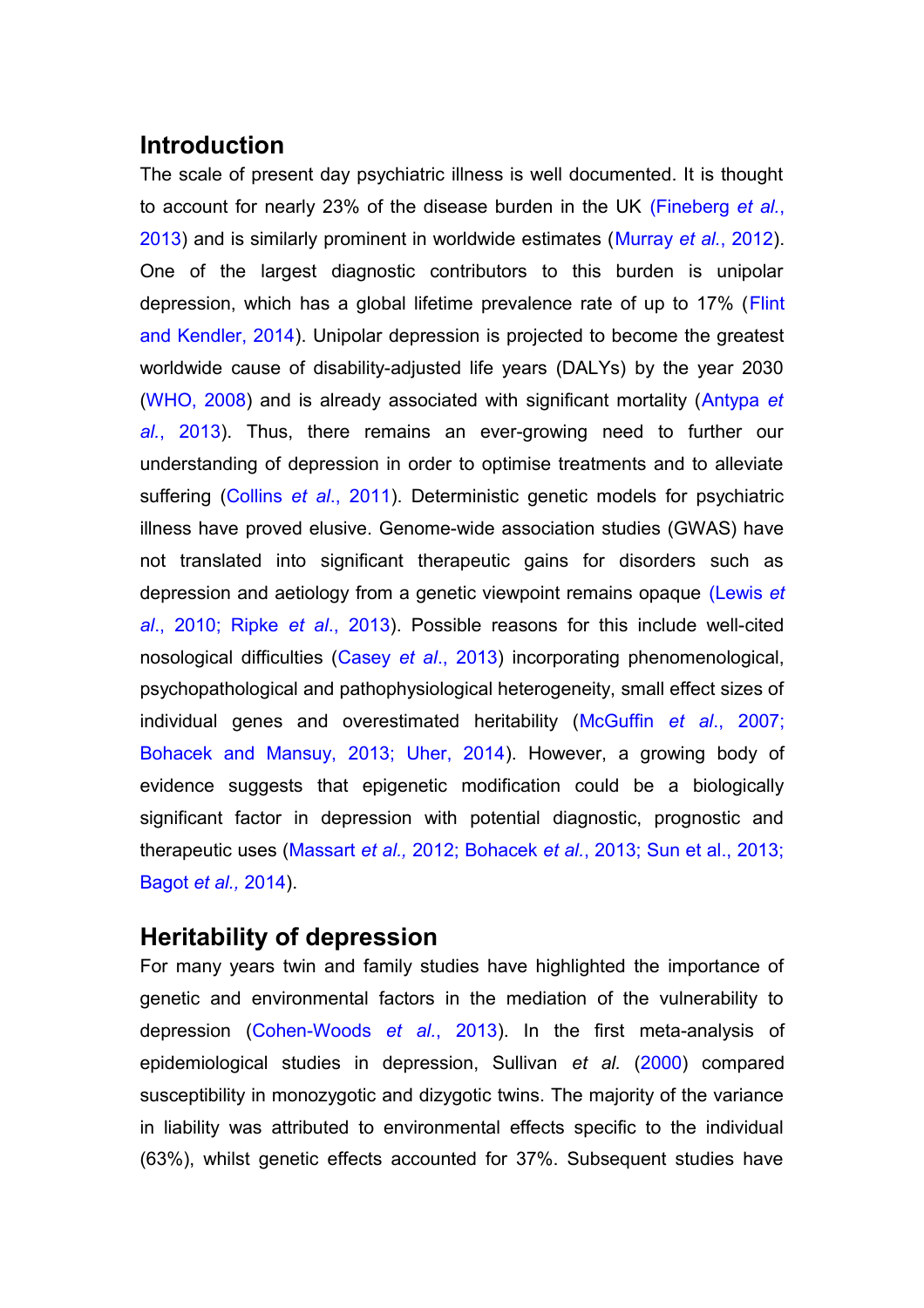produced similar results (Kendler *et al.*, 2006; Franz *et al.*, 2011; Nivard *et al.*, 2014). This genetic contribution has been examined using linkage and association studies. Gene linkage studies for depression, as well as for other common complex disorders, have been perceived by some to be of only limited success (McGuffin *et al.*, 2007; Nair and Howard, 2013) hence the focus on GWAS. However, even for simple traits, genetic variants identified by GWAS are rarely shown to account for more than 20% of the heritability (Wood *et al.,* 2014). GWAS has had limited success for depression in finding significant associations with individual genetic variations and there has been no evidence for a recessive model (Cohen-Woods *et al.*, 2013; Chang *et al.*, 2014; Flint and Kendler, 2014; Levinson *et al.*, 2014; Power *et al.*, 2014; Schneider *et al.*, 2014). Even when technical and statistical aspects of GWAS have been taken into account (Gusev *et al.*, 2013) the extent of this disparity between expected and verified genetic components in depression has remained considerable (Castillo-Fernandez *et al.*, 2014) and family history continues to be the most effective method of predicting risk (Maher, 2008). Nevertheless, trying to dovetail epidemiological studies which suggest a considerable genetic component for depression with genetic studies providing a dearth of single nucleotide polymorphism (SNP) associations remains a significant problem.

#### **The HPA axis**

<span id="page-3-0"></span>One major endocrinological finding in depression is of a dysregulation of the HPA axis – a pathway important in regulating stress responsivity. Stress has profound effects upon a broad range of physiological systems and is an established trigger for mental illness (Meaney, 2001; Gallagher *et al.*, 2007; Binder *et al.,* 2008; Turner *et al.*, 2010; Klengel *et al.*, 2014). The HPA axis is the foremost neuroendocrine stress response system. Dysregulation of the HPA axis in unipolar depression has been consistently reported since the 1960s [\(Gibbons, 1964;](#page-3-0) O'Toole *et al.*, 1997; McAllister-Williams *et al.*, 1998; Holsboer, 2000; Young, 2004; Moser *et al*., 2007; Pariante and Lightman, 2008). Neuroendocrine studies have shown increased basal and/or activated levels of the HPA axis hormones – corticotropin-releasing hormone (CRH), vasopressin (AVP), adrenocorticotropic hormone (ACTH) and cortisol – in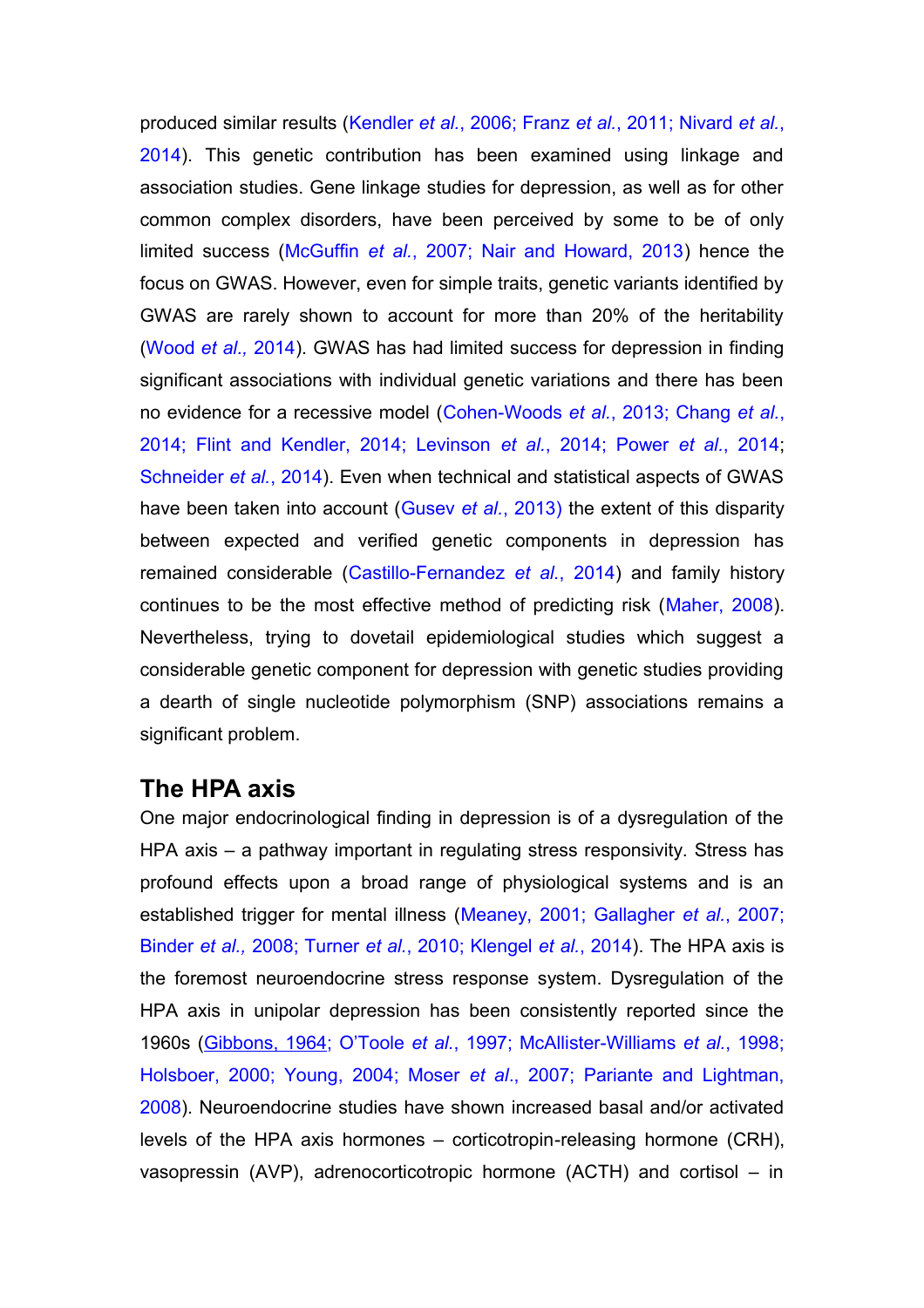plasma, saliva and cerebrospinal fluid (CSF) (Herbert, 2013; Belvederi Murri *et al.*, 2014). Structural changes have also been seen in post-mortem and imaging studies of depressed patients including increased numbers of CRH secreting neurones in the hypothalamus (Raadsheer *et al.*, 1994) and enlarged pituitary and adrenal gland volumes (Kessing *et al.*, 2011). Meanwhile non-suppression in the dexamethasone/ CRH test has been associated with inferior treatment response and increased relapse rates in depression (Aubry *et al.*, 2007; Ising *et al.*, 2007; Medina *et al.*, 2013).

The HPA axis is regulated by negative feedback loops incorporating glucocorticoids (GC) and glucocorticoid receptors (GR) (Alt *et al.*, 2010). Thus, studies exploring the mechanism underlying the HPA axis dysregulation that has been documented in depression have focused upon abnormal GR expression and function (Pariante, 2006 and 2009; Cowen, 2009; Anacker *et al.*, 2011). Indeed preclinical and clinical investigations have implicated a significant role for GR abnormalities in depression. Using knock-out mice Boyle *et al.* (2005) demonstrated that reduced GR function led to disrupted negative feedback inhibition of the HPA axis and depression-like behaviour. Depressed patients have shown reduced peripheral GR levels and increased 24-hour cortisol levels (Yehuda *et al.*, 1993). In line with this, decreased GR mRNA has been demonstrated in post-mortem frontal cortices from depressed patients (Webster *et al.*, 2002), although a more recent study has found increased GR expression in amygdala samples from depressed patients (Wang *et al.*, 2014). These findings have been bolstered by studies implicating improved GR function and increased GR expression in the mechanism of action of certain antidepressants (Pariante and Miller, 2001).

## **Early life adversity, depression and the HPA axis**

The impact of maternal care and early life adversity has been investigated across several species. Rodents temporarily separated from their mothers in the first few months of life, and those whose mothers provide low levels of licking and grooming (LG) and arched back nursing (ABN) care (Meaney, 2001; Daskalakis *et al.*, 2013), have been shown to exhibit depression-like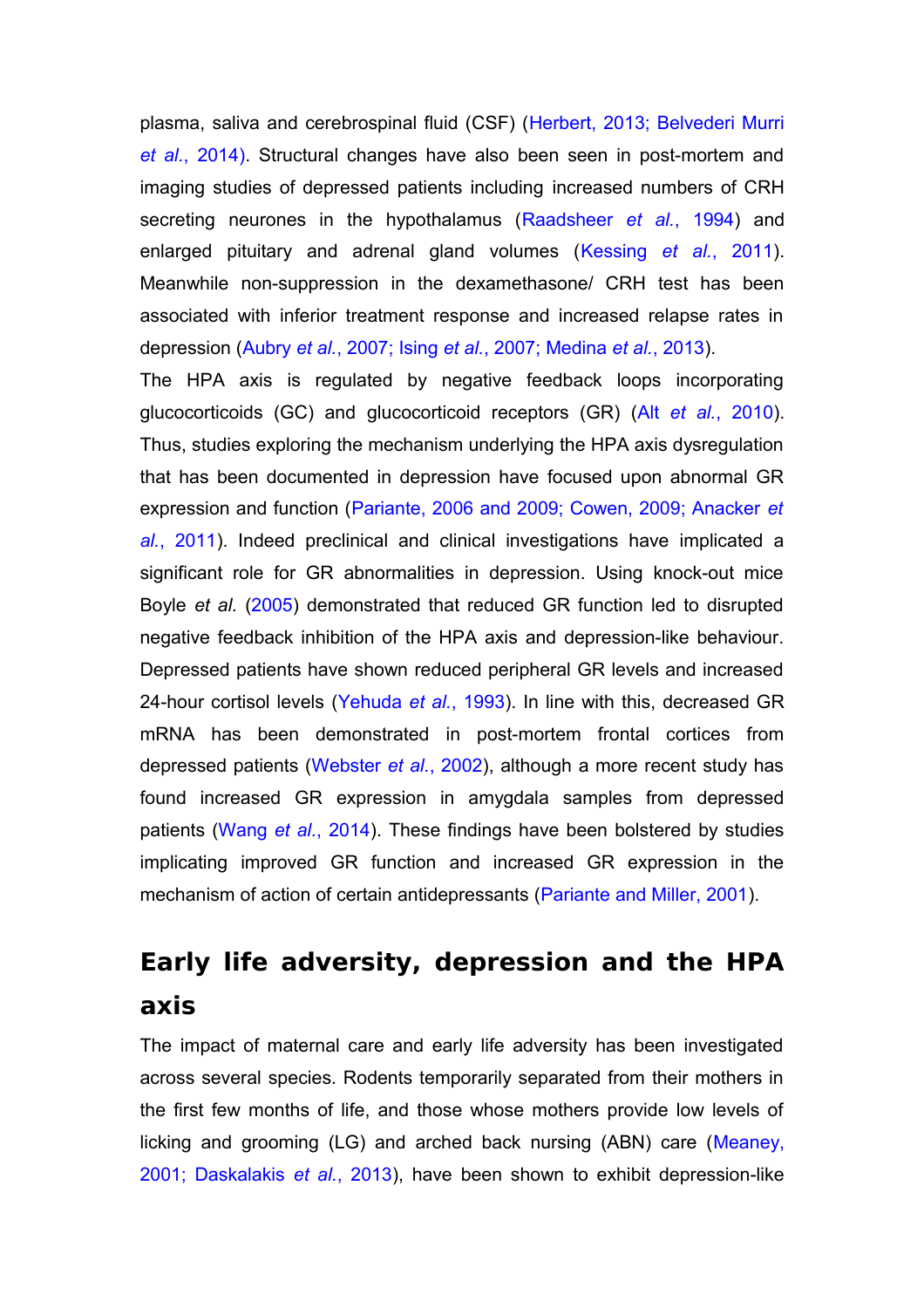phenotypes (Caldji *et al.*, 2000; Murgatroyd *et al.*, 2009). Early adversity has also been associated with abnormal HPA axis function (Fish *et al.*, 2004; Archer *et al.*, 2014). Liu *et al.* (1997) demonstrated that high LG-ABN maternal conditions, triggered by brief human handling, were associated with lower levels of plasma adrenocorticotrophic hormone (ACTH) and corticosterone (CS) in response to stress in rat offspring up to 100 days old. These offspring also had greater GC sensitivity, increased levels of hippocampal GR mRNA and lower levels of hypothalamic CRH mRNA. In an associated study, Francis *et al.* (1999) showed that rat pups cross-fostered from low to high LG-ABN mothers had dampened behavioural responses to stress. More interesting still, these offspring emulated their high LG-ABN foster mothers when caring for their own offspring, while low LG-ABN foster mothers rearing pups from high LG-ABN biological mothers produced offspring with heightened stress responses and low LG-ABN maternal behaviour. Further studies by Murgatroyd and Nephew (2013, and another study currently in submission) have been able to show that exposing rat mothers to chronic stress during lactation leads to reduced levels of maternal care as well as altered neuropeptide regulation and GR expression. Moreover, pups whose mothers were exposed to chronic stress tend themselves to exhibit reduced maternal care in adulthood. These results supported prior studies (Denenberg and Rosenberg, 1967; Danchin *et al.*, 2011) demonstrating that differences in gene expression could be passed from one generation to the next by non-genomic means. Further work has been carried out on epigenetic transgenerational inheritance and it continues to attract much attention (Bohacek *et al.*, 2013; Crean *et al.*, 2014; Babenko *et al.*, 2015).

In humans early life adversity is acknowledged as a significant risk factor for many psychiatric and non-psychiatric illnesses (Rutter, 1985; Meaney, 2001; Maniglio, 2009). Childhood maltreatment – incorporating physical, emotional and sexual abuse and physical and emotional neglect – is a significant source of early life adversity in human populations. In Britain, childhood maltreatment has been estimated to occur in 15-25% of the population (May-Chahal and Cawson, 2005; Radford *et al.*, 2013) with comparable figures quoted internationally (Ishida *et al.*, 2013; Barbosa *et al.*, 2014; Finkelhor *et al.*, 2014;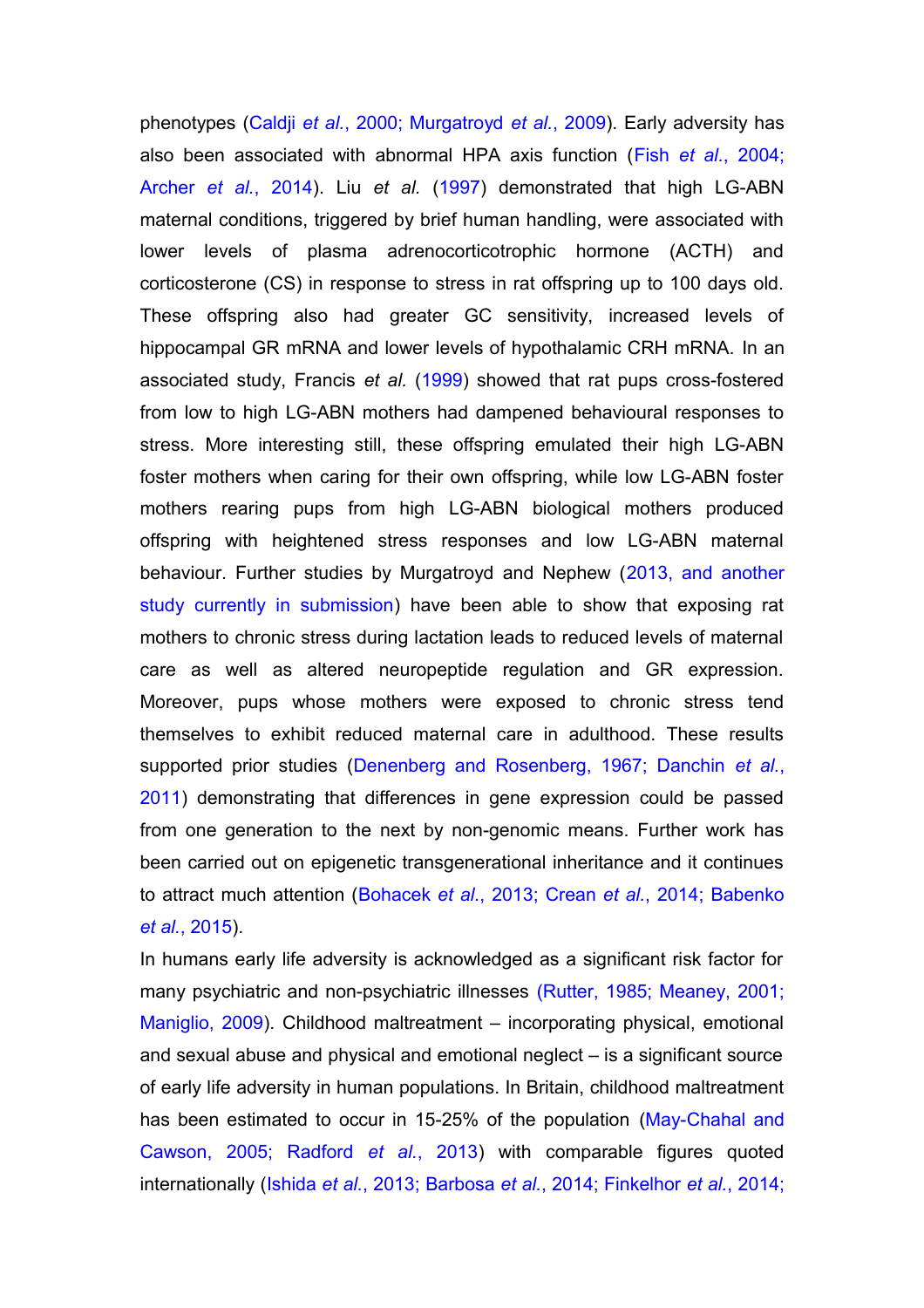Wildeman *et al.*, 2014). Those who are subjected to childhood maltreatment are thought to be at greater risk of later life depression (Klengel *et al.*, 2014). More specifically, Bifulco *et al.* (1991) demonstrated an increased risk of depression in women who had been abused as children and other subsequent studies have supported these findings (Kendler *et al.*, 2000; Widom *et al.*, 2007; Alt *et al.*, 2010; Bale *et al.*, 2010; Heim et al., 2010). Such individuals can exhibit persistent neuroendocrine and anatomical changes including: glucocorticoid insensitivity, increased central CRH activity, immune upregulation and reduced hippocampal volume (Heim and Nemeroff, 2001; Heim *et al.*, 2008; Hornung and Heim, 2014). Similar abnormalities have been seen in parentally bereaved children in the form of elevated 24-hour salivary cortisol concentrations (Nicolson, 2004) and elevated cortisol in the dexamethasone/ CRH test (Tyrka *et al.*, 2008). However, stress diathesis remains a complex phenomenon with no absolute demarcation between brief (potentially beneficial) and persistent (potentially damaging) stress. In some instances early adversity has appeared to prime, or 'stress inoculate', the individual to later adversity (Anisman *et al.*, 1998; Carpenter *et al.*, 2007; Watson *et al.*, 2007; Elzinga *et al.,* 2008; Daskalakis *et al.*, 2013). Thus, a relationship clearly exists between early adversity, depression and HPA axis function. The potential for individual genes to exert a mediating role in this relationship is the subject of much current study. One such gene is *NR3C1*.

#### **The NR3C1 gene**

*NR3C1* is found on chromosome 5q31-32 and is over 150kb in length (Franke and Foellmer, 1989; Turner *et al.*, 2014). It has 8 translated exons (numbered 2 to 9) and is thought to have up to fourteen untranslated alternative first exons (termed 1a through to 1j, with 1a and 1c having six further sub-divisions between them) at its 5' end (Daskalakis and Yehuda, 2014). *NR3C1* has a complex promoter structure with one promoter for each of its single alternative first exons (Turner *et al.*, 2010). Alternative first exon transcripts are thought to be important for adjusting GR levels in accordance with cell or tissue type and dynamic environmental conditions (Turner *et al.*, 2006) by differentially regulating translation efficiency and RNA stability (Bockmühl *et al.,* 2011). Transcription factors known to modulate alternative first exon use include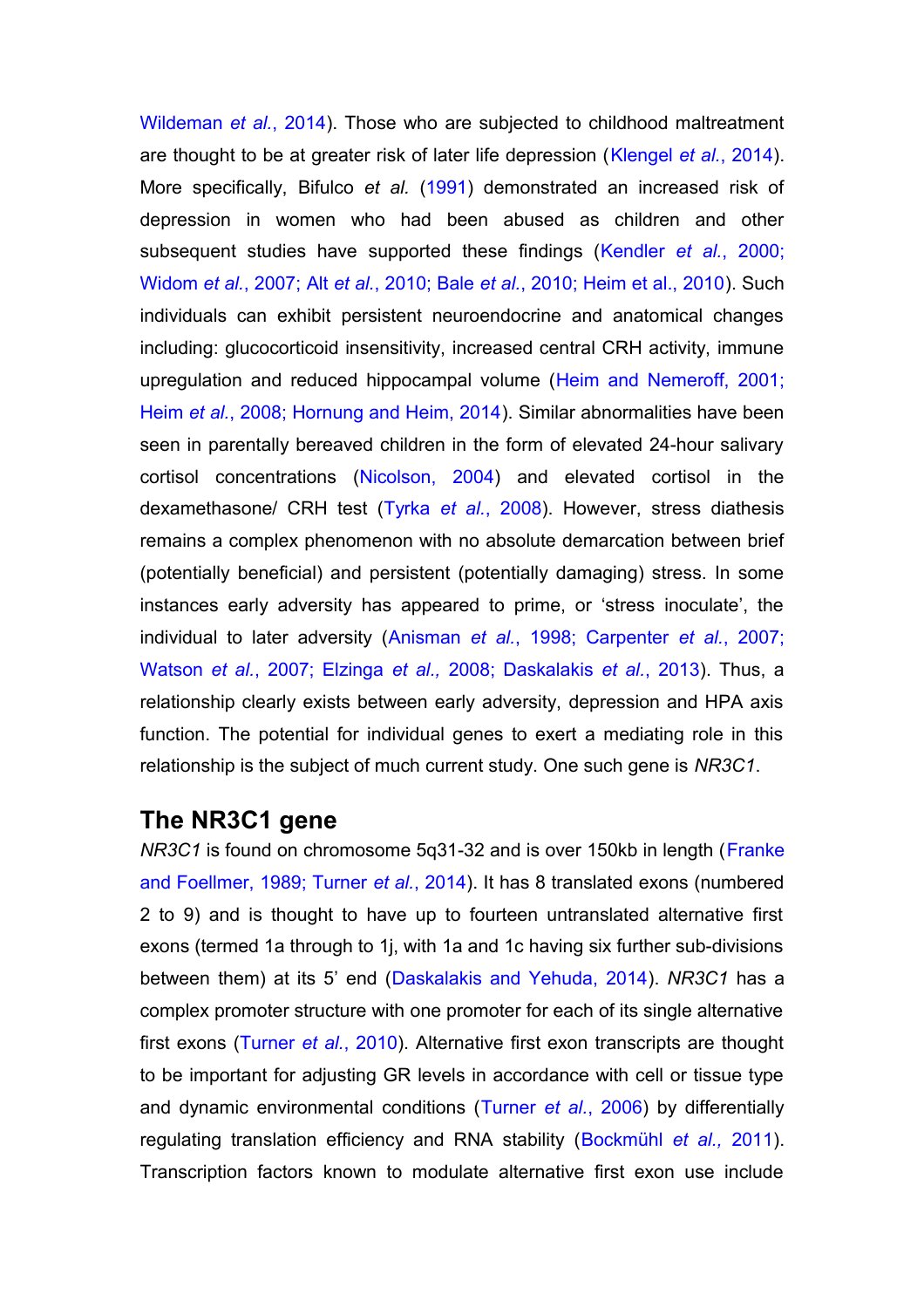nerve growth factor inducible protein A (NGFIA) which binds to the exon 1f promoter (Weaver *et al.,* 2004). GR is a ligand-activated transcription factor crucial for the effective functioning of the HPA axis. It translocates to the nucleus after binding GC to regulate the activity of specific target genes, including *NR3C1* itself. *NR3C1* splice variants and mRNA levels, GR isoforms, co-activators and co-repressors have all been associated with variations in GR activity (Binder, 2009; Turner *et al.*, 2010; Anacker *et al.*, 2011; Szczepankiewicz *et al.,* 2014). Although GR is ubiquitously expressed, its levels are thought to be tightly controlled according to tissue, or even cell, type. Thus, within the brain, levels are higher in areas involved in the stress response such as the paraventricular nucleus, hippocampus and anterior pituitary (Karanth *et al.*, 1997; Uchida *et al.*, 2008; Booij *et al.*, 2013).

### **Epigenetics**

Epigenetic mechanisms - encompassing DNA methylation, histone modification and non-coding RNAs - act to modulate gene expression (Bird, 2002; Bird, 2007; Weaver *et al.*, 2007; Akbarian and Huang, 2009; Bale *et al.*, 2010; Murgatroyd and Spengler, 2011; Booij *et al,*, 2013) and arguably have the potential to explain the extent and nature of the risk of depression conferred by the interaction between environmental and genetic factors. Factors determining the extent of the epigenetic modifications include cell type, developmental stage and the nature and severity of environmental stressors.

DNA methylation, the most widely studied epigenetic modification, involves the addition of a methyl group to the 5-carbon position of a cytosine at the 5' end of cytosine-guanine dinucleotides (CpG sites). CpG clusters ('islands') are often present within gene promoter regions in an unmethylated state but when they become methylated the gene with which they are associated is usually silenced. Methylation is thought to exert this silencing effect, in concert with other epigenetic modifications and signalling pathways (Day and Sweatt, 2011; Reul, 2014), by inhibiting the binding of transcription factors to promoter regions. Gene promoter regions, as well as the main gene bodies themselves, have commonly been investigated for differential methylation patterns but more recently methylation within enhancer elements has also been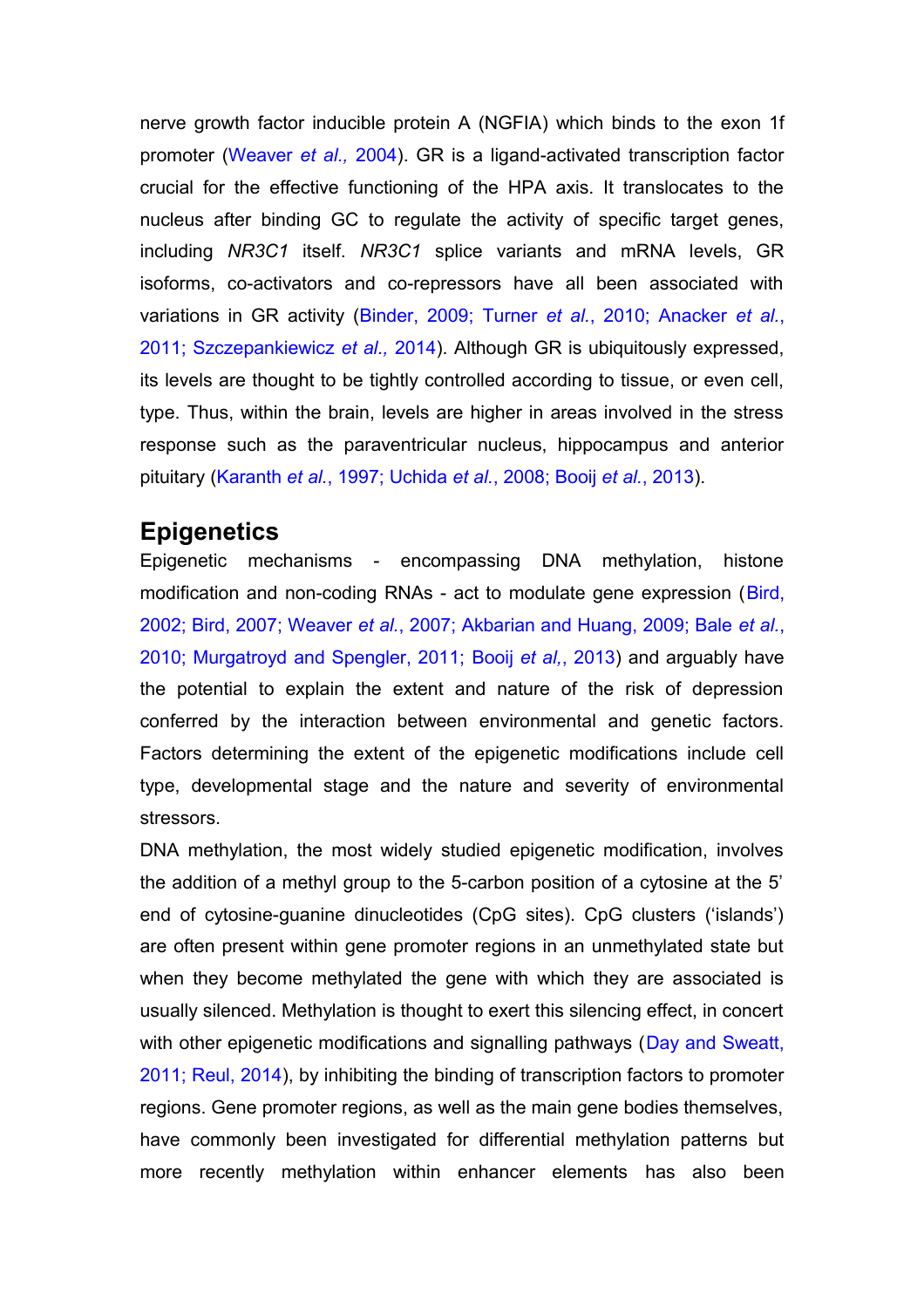recognised (Plank and Dean, 2014). The impact of the location and the extent of methylation required to prevent gene expression remains unclear but, in cancer studies using discordant monozygotic twins, large effects have been seen with absolute increases in methylation of 10% or less (Galetzka *et al.*, 2012; Heyn *et al.*, 2013). DNA methylation, acknowledged as an important factor in tissue development for many years (Holliday and Pugh, 1975; Riggs, 1975; Razin and Riggs 1980), has emerged as a potential underlying mechanism for changes in GR expression.

#### **Figure 1:**

To be inserted here.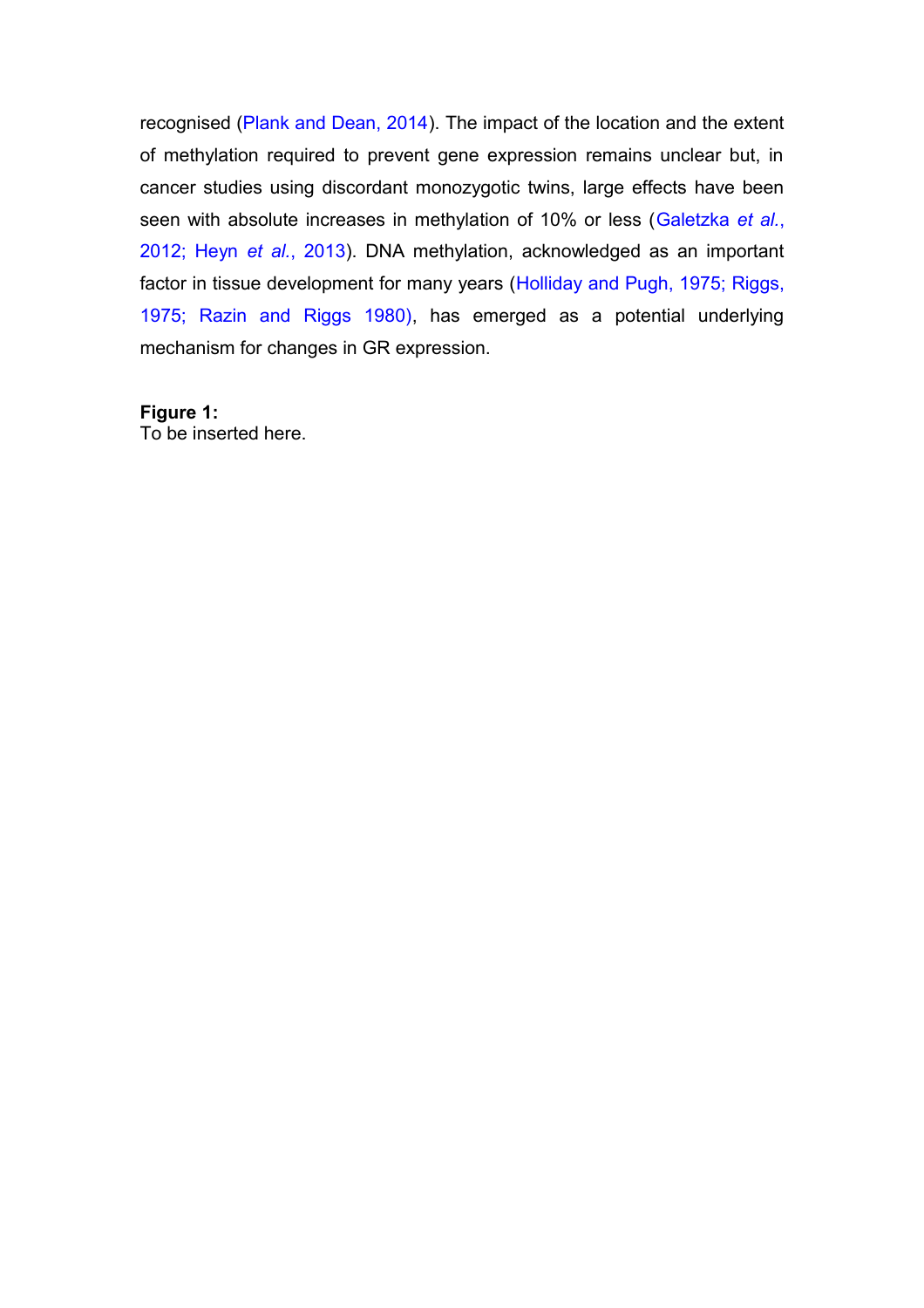#### **Early life adversity and methylation of** *NR3C1* **in animals**

In 2004 Weaver *et al.* demonstrated that in rat pups of low LG-ABN mothers *NR3C1* methylation was increased in hippocampal samples (to rates of 80- 100%) within the NGFIA binding site of the GR gene's exon 1(7) promoter, the homologue of exon 1f in humans, and that this was associated with reduced GR expression. Conversely they showed that high LG-ABN maternal care was associated with lower methylation rates (0-10%) of the exon 1(7) GR promoter in offspring. In agreement with a prior study (Meaney *et al.*, 1996) examining GR expression these differences in methylation rates persisted into the offspring's adulthood. Group differences were eliminated by trichostatin A, a histone deacetylase inhibitor thought to promote demethylation (Ou *et al.*, 2007), as well as by cross-fostering. This was the first study in the literature to show a clear link between mothering, long-term changes in DNA methylation patterns and subsequent gene expression. Further studies were conducted with, at times, conflicting results. Daniels *et al.* (2009), for instance, investigated the impact of separating rat pups from their mothers between postnatal day 2 and 14. Assessment of hippocampi at postnatal day 21 revealed no significant change in methylation within exon 1(7) or the NGFIA binding site between pups separated from their mothers and pups raised normally. Nevertheless, Weaver *et al.* (2007) demonstrated that high LG-ABN care was associated with demethylation of the 5' CpG dinucleotide in the NGFIA response element specifically. Additionally, the authors showed that increased LG-ABN was correlated with greater NGFIA binding, histone acetylation, GR mRNA levels, hippocampal NGFIA expression and increased amounts of GR protein.

#### **Early life adversity and methylation of** *NR3C1* **in humans**

One of the first studies in humans to examine the relationship between prenatal adversity and *NR3C1* methylation was by Oberlander *et al.* (2008). Children of depressed mothers who had received medication (n=33) were compared with children of untreated depressed mothers (n=13) and controls (n=36). An association was seen between prenatal exposure to third trimester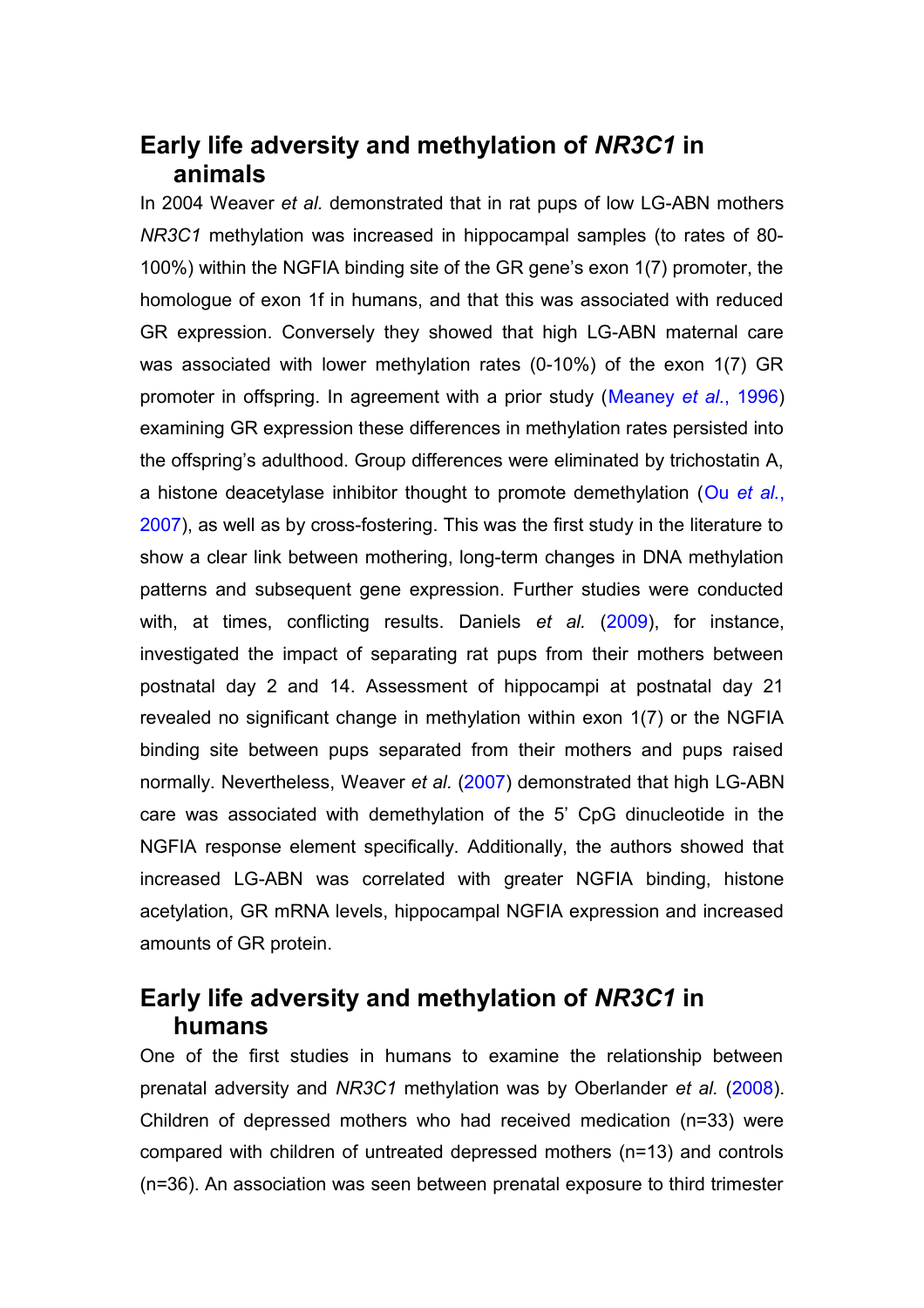maternal depression and increased methylation levels of the NGFIA binding site in exon 1f of the *NR3C1* promoter (deemed CpG sites 1 to 3) at birth. CpG site 3, within the NGFIA binding site, was also associated with increased cortisol response at 3 months of age. Antidepressant medication had been associated with increased GR mRNA levels in rodents (Pepin *et al.*, 1992; Pariante and Miller, 2001; Yau *et al.*, 2002) and increased GR density in human peripheral blood cells (Calfa *et al.*, 2002), whilst *NR3C1* polymorphisms have been observed to predict antidepressant medication responses (Binder *et al.*, 2004; Spijker and van Rossum, 2012). However, maternal treatment with selective serotonin reuptake inhibitors (SSRIs) in the Oberlander *et al.* study did not have any observable effect on offspring CpG methylation status. Nevertheless, these findings encouraged other studies (Hompes *et al.* 2013 for example) to assess the same portion of the exon 1f promoter and CpG sites. Conradt *et al.* (2013) reported that newborn offspring exposed to maternal depression *in utero* had increased methylation at the authors' CpG site 2 within exon 1f as well as adverse neurobehavioural outcomes.

Radtke *et al.* (2011) examined DNA methylation using peripheral blood samples taken from children (n=24) aged up to 19 years old whose mothers had been exposed to violence before, during and after their pregnancy. Increased methylation rates in children were significantly associated with maternal exposure to violence during their pregnancy. Methylation was seen in 7 of the 24 children, in 5 of the 10 CpG sites examined and at rates of up to 10%. Strikingly, there was no association between child *NR3C1* methylation and maternal exposure to violence either before or after pregnancy. Maternal *NR3C1* methylation was not significantly correlated with methylation levels in their children and was unaffected by exposure to violence. This study was the first in humans to show an apparently sustained dysregulation of the HPA axis associated with previous early life psychological stress. However, the lack of data over such a long periods of time, up to 19 years in some instances, and the small sample sizes used meant that innumerable confounders could not be ruled out and the statistical power of the study remained relatively limited. Such site-specific findings, again using the portion of the exon 1f adopted by Oberlander *et al.* (2008), were seen in a study by Tyrka *et al.* (2012) in which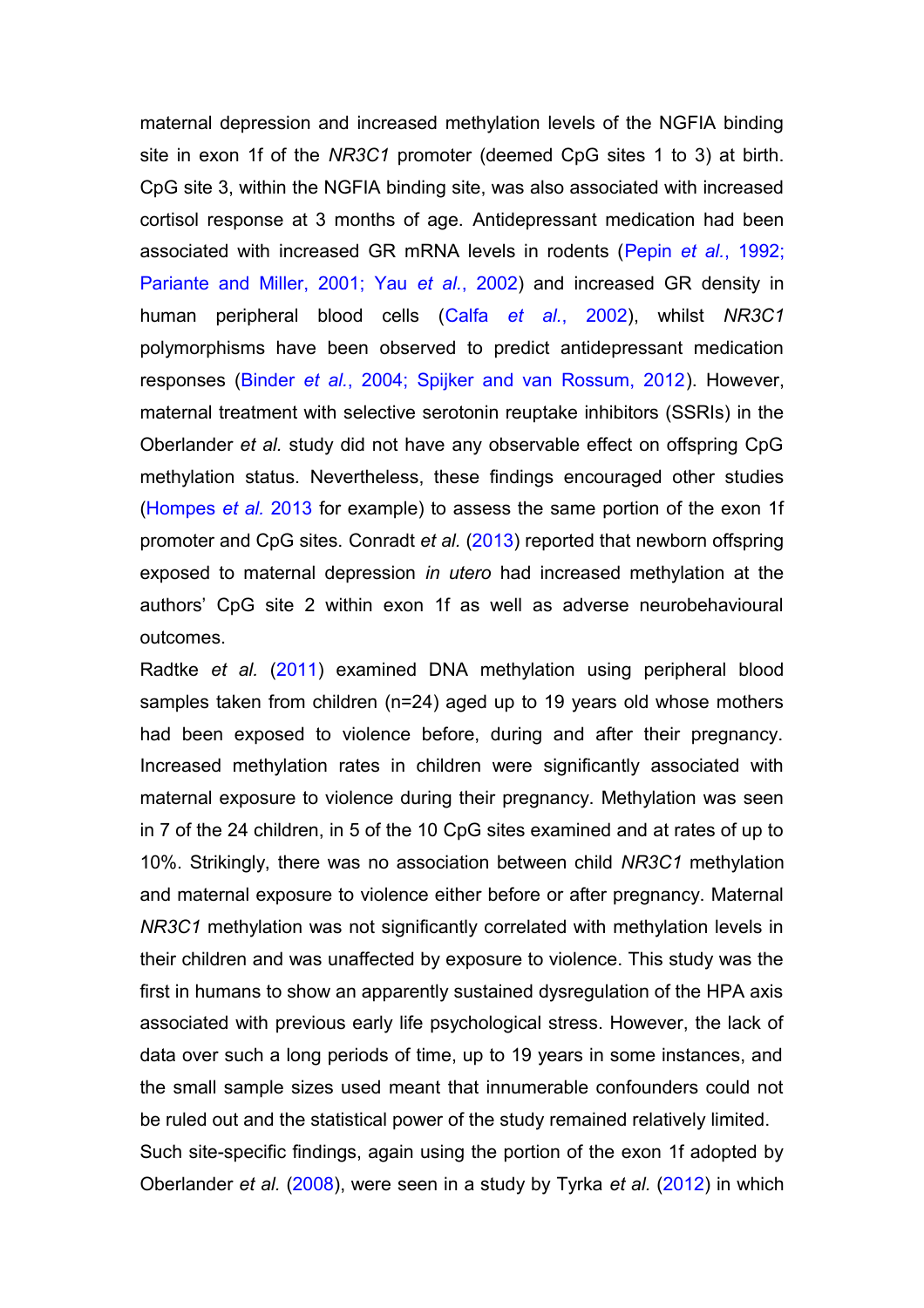99 healthy adult subjects showed correlations between *NR3C1* methylation at CpG sites 1 and 3 in the exon 1f promoter and previous childhood maltreatment, parental care and parental loss. However, methylation rates at these sites and cortisol response were not correlated and the study did not incorporate gene expression data. Hence, the functional significance of their findings remained debatable.

#### **Depression and methylation of NR3C1**

In a study using buccal DNA from healthy individuals (n=92) Edelman *et al.* (2012) were able to show that methylation at a single CpG site within a binding site for NGFIA correlated with cortisol response to stress. Furthermore, as a result of epigenetic modifications being chemically stable yet modifiable in accordance with dynamic environmental factors (Meaney and Szyf, 2005; Sweatt, 2009) *NR3C1* methylation has been afforded considerable explanatory potential in trying to understand both HPA axis dysregulation and depression (Turner *et al.*, 2010). Inconsistent results from *NR3C1* SNP studies in depression (Bouma *et al.,* 2011; Lahti *et al*., 2011; Lewis *et al.,* 2011; Engineer *et al.,* 2013; Galecka *et al.,* 2013; Koper *et al*., 2014) have added further impetus to this field of enquiry.

In 2010 Alt *et al.* conducted a study exploring the possible association between methylation of *NR3C1* and depression. The authors assessed *NR3C1* methylation in post-mortem samples from depressed patients (n=6) in multiple limbic brain regions compared to controls (n=6). Hippocampal exon 1f transcripts were reduced in depressed patients and NGFIA was downregulated within the hippocampus, cingulate gyrus and nucleus accumbens. However, these data demonstrated very low overall levels of methylation in both depressed and control brains, whilst the *NR3C1* promoter for exon 1f was completely unmethylated in all of the samples taken. Thus, the mechanism for this down-regulation in depressed brains appeared to be entirely independent of methylation patterns. However, as the authors themselves acknowledged, this study's power was limited by small sample sizes. More recently Na *et al.* (2014) compared methylation levels of *NR3C1*'s promoter region in depressed patients (n=45) and controls (n=72). The authors found hypomethylation, rather than hypermethylation, at two CpG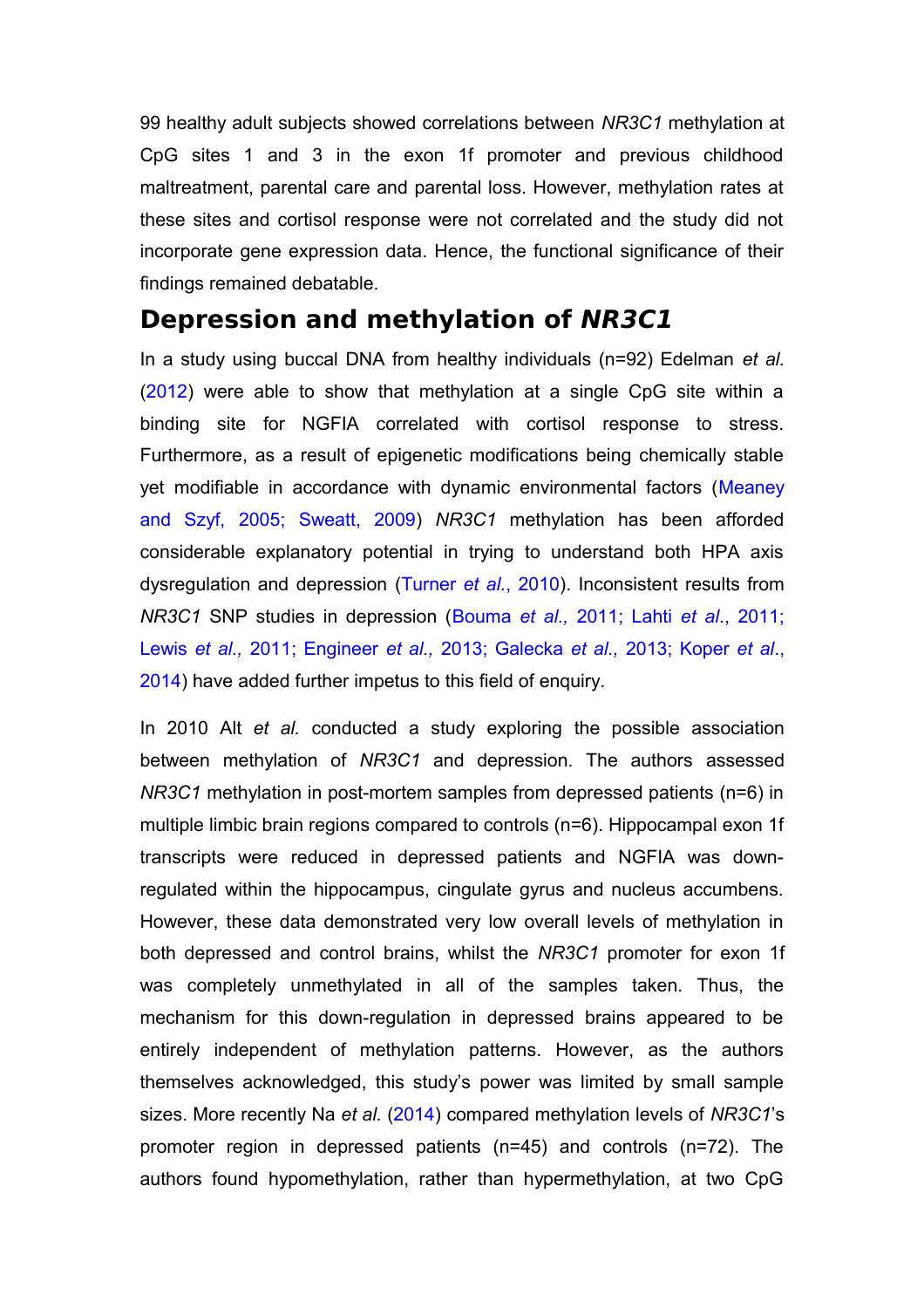sites in patients. Neither the Alt *et al.* (2010) nor the Na *et al.* (2014) studies were able to provide definitive data regarding HPA axis functioning or childhood trauma. This would appear to be crucial, as illustrated by the following studies incorporating early adversity into models of depression, HPA axis dysfunction and methylation of *NR3C1* at different life stages.

#### **Early life adversity, depression and methylation of** *NR3C1*

McGowan *et al.* (2009) compared methylation rates in hippocampi of postmortem samples from suicide victims, with and without histories of childhood abuse, and controls (n=12 for each of these three groups). Two thirds of the suicide victims, whether abused or not, were retrospectively diagnosed with mood disorders via psychological autopsies (DSM-III-R). Levels of childhood abuse in suicide victims correlated with higher levels of methylation of the *NR3C1* promoter as well as lower *NR3C1* mRNA levels, both overall and for the exon 1f splice variant alone. There was no significant difference in methylation rates of the exon 1f *NR3C1* promoter or *NR3C1* mRNA levels between non-abused suicide victims and controls. In abused suicide victims CpG site-specific increases in methylation were associated with reduced NGFIA binding and NGFIA-induced transcription. However, this study was limited statistically by the small sample sizes used for each group and the removal of outliers in their final analysis. Also of note was that McGowan *et al.* (2009) reported exon 1f levels accounting for up to 60% of the total amount of expressed *NR3C1* promoters. Alt *et al.* (2010), meanwhile, gave a figure in accordance with previous studies of less than 1%. Such relatively low levels of exon 1f could detract from its apparent functional importance in comparison to other alternative first exons. Whilst dramatically different expression rates between studies may also reduce the confidence with which results can be generalized.

Perroud *et al.* (2011) investigated the correlation of the severity of childhood maltreatment with methylation rates in *NR3C1* for patients diagnosed with borderline personality disorder (BPD) (n=101), depression (n=99) or depression with co-morbid post-traumatic stress disorder (n=15). A portion of the exon 1f promoter was analysed with reference to the sequence used by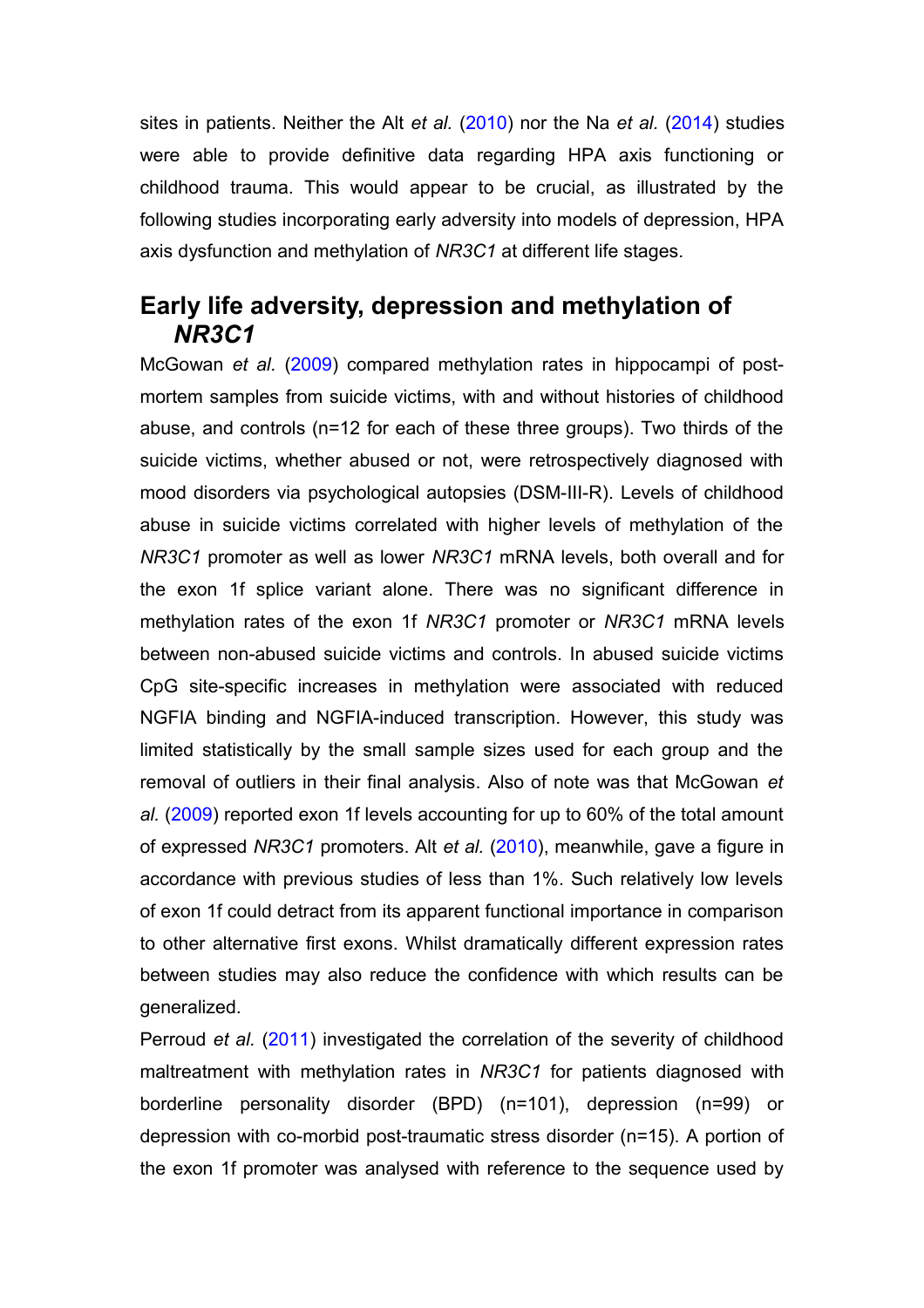Oberlander *et al.* (2008). They were able to show highly significant associations between methylation of *NR3C1* and the severity and number of sexual abuse episodes. In a study by Melas *et al.* (2013) salivary DNA from depressed adults (n=92) were compared with controls (n=82). They examined whether differential methylation rates of *NR3C1* were associated with various adversities experienced in childhood. Of the 47 CpG sites spanning the exon 1f promoter that were analysed increased methylation was seen at a single CpG site, near to the NGFIA binding region. This was significantly associated with early parental death. However, this study did not assess childhood abuse, the numbers involved in the adversity sub-groups were not large and only females were included.

Very few studies have identified candidates for human maternal behaviours equivalent to rat LG-ABN. However, in rats the effects of licking and grooming have been shown to be mimicked by stroking pups with a brush (Mulligan *et al.,* 2012). A study by Sharp *et al.* (2012) demonstrated moderation of the effects of prenatal maternal depression upon emotional and physiological outcomes in human infants through mothers stroking their babies in their first weeks of life. A very recent follow-up study by Murgatroyd *et al.* (2015) has showed reduced *NR3C1* methylation associated with maternal stroking in these children, hence bolstering the possible role of epigenetic mechanisms in the long-term effects of early life stress and maternal care. Interestingly, the same study also found interactive effects between prenatal and postnatal maternal depression on methylation of *NR3C1*'s exon 1f. Infants of mothers with low prenatal depression showed increased methylation when exposed to increased postnatal depression - consistent with an interplay between prenatal and postnatal environments. In general terms this is supportive of the foetal origins hypothesis of human disease according to which environmental exposures *in utero* lead to adaptive modifications in foetal development that act to increase fitness in similar postnatal environments.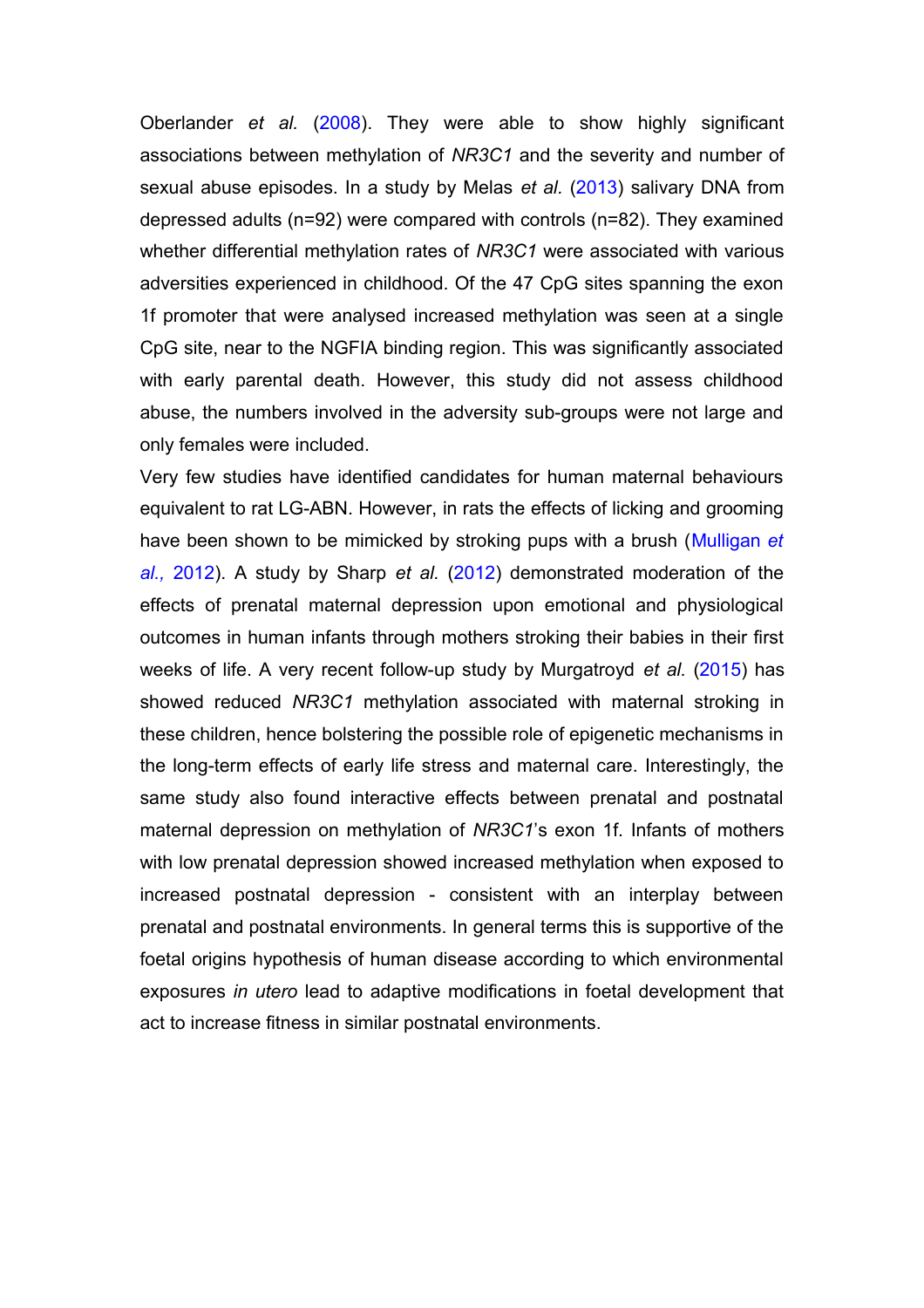**Table 1: To be inserted here.**

#### **Methodological issues and possible future studies**

Whilst these human studies have added overall support to a role for epigenetic modification in the link between early adversity, HPA axis dysregulation and depression vulnerability, attention is increasingly being drawn to inconsistencies in study design that may have prevented causal inferences being made (Daskalakis and Yehuda, 2014; Turecki and Meaney, 2014). In this final section an attempt will be made to give an overview of such inconsistencies in order to offer a potential direction for future studies.

Unlike the majority of animal studies examining *NR3C1* methylation, many types of potential stressors, sometimes at different developmental stages, have been used to represent early human adversity. For example, Oberlander *et al.* (2008) used prenatal exposure to maternal depression whilst Radtke *et al.* (2011) examined the impact of pre- and perinatal exposure to violence against the mother. Both McGowan *et al.* (2009) and Perroud *et al.* (2011) used histories of childhood abuse. Studies examining the impact of early adversity in humans is clearly more limited in design by ethical considerations when compared to animal studies. Given the relatively complex nature of human interactions and stress diathesis there is a need to minimise confounders by standardising the assessment of stressors whenever possible. With regards to using stressors at different developmental stages, the natural history of site-specific methylation, such as the exon 1f promoter of *NR3C1*, in individual subjects has not been explored. Prenatal stress exposure, as used by Oberlander *et al.* (2008) and Radtke *et al.* (2011), has helped to establish the temporal boundaries of what appears to be a developmentally sensitive period for a possible causal chain of adversity, epigenetic modification, HPA dysregulation and subsequent depression. However, substantial differences can be expected in the nature of stresses prenatally compared to postnatally, as well as their developmental consequences, and this again risks introducing many confounders when attempting to interpret data. Future studies need to comprehensively detail adverse events, as is common practice on psychiatric inpatient wards and to a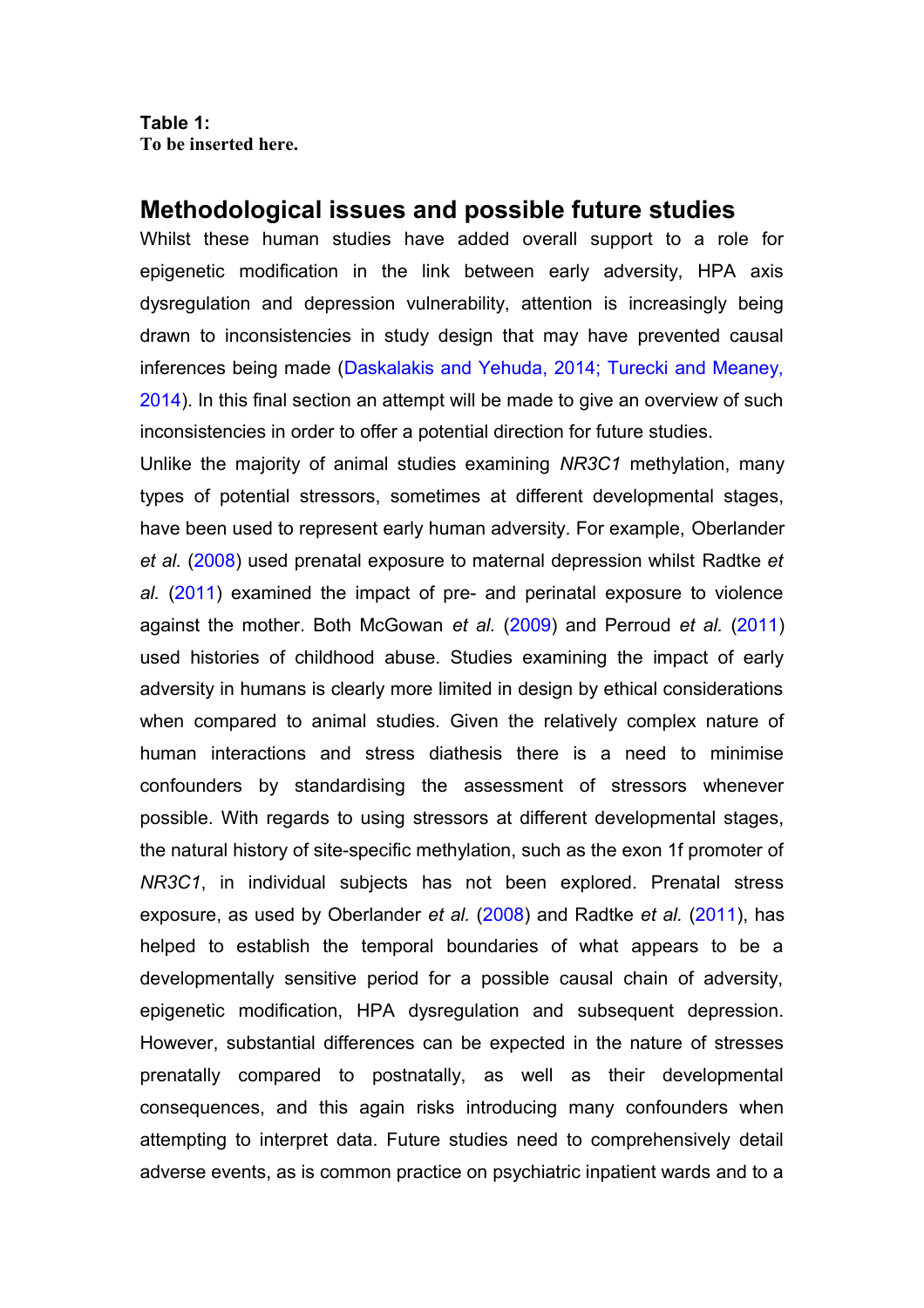lesser degree in the community setting, over extensive periods of time and to combine this with regular assessments of epigenetic modifications.

Human studies have also undertaken analysis in different types of tissue. Peripheral blood has often been used due to its relative acceptability from the patient's perspective and its clinical practicality. Radtke *et al.* (2011) and Perroud *et al.* (2011) used DNA extracted from peripheral whole blood whilst Oberlander *et al.* (2008) investigated mononuclear cells from the cord blood of newborns. Other studies have looked at post-mortem tissue: McGowan *et al.* (2009) analysed hippocampal specimens whilst Alt *et al.* (2010) looked at several different limbic regions. Melas *et al.* (2013), meanwhile, used DNA from saliva. It has already been highlighted that methylation levels may differ between cell types (Glossop *et al.,* 2013; Simar *et al.,* 2014) meaning that comparisons between studies using entirely different tissues could be very challenging. However, evidence has emerged that peripheral blood may be an appropriate tissue to identify biomarkers for depression in the context of genetic studies (Rollins *et al.* 2010; Hepgul *et al.,* 2013), whilst in a review by Tylee *et al.* (2013) the methylome was shown to be more highly correlated between blood and brain samples than the transcriptome. Provencal *et al.* (2012) showed that in rhesus macaques variations in mothering (surrogate versus mother reared) led to differential methylation rates including the *A2D681* gene which is the homologue of *NR3C1* in humans. A weak but significant correlation was seen in differential methylation between prefrontal cortex samples and T lymphocyte cells. The use of blood samples does have an advantage over the use of post-mortem and placental tissue given that these samples are taken at markedly different physiological states. Saliva samples involve cells from different developmental lineages to both brain and blood tissue and hence the validity of its use is unclear. These various confounders mean that many more studies will be needed before effects directly attributable to early life trauma can be separated from those relating to tissue type. Future investigations also need to involve repeated peripheral samples taken from individuals who have nominated themselves for future brain donation. The measurement of *NR3C1* methylation levels across various brain regions in these individuals will allow the consolidation of findings from different tissue types and could lead to effective and clinically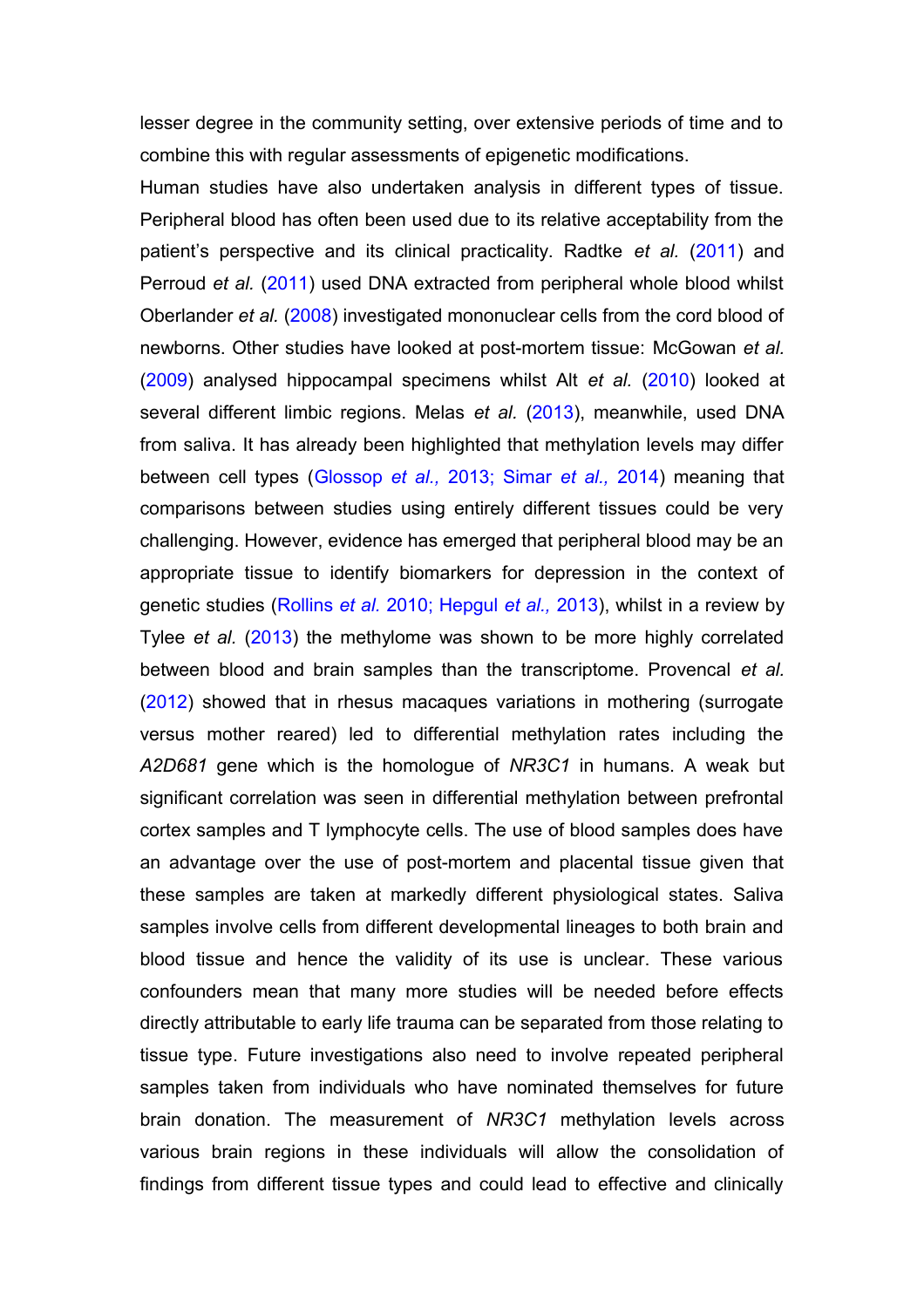acceptable therapeutic interventions. Additionally, efforts must be made to isolate specific cell types, primarily those cells found in peripheral blood, in order to establish cell-specific methylation profiles (El-Sayed *et al.,* 2012).

Of particular note in the studies published to date is that there has been considerable heterogeneity in exactly where, and to what extent, within the *NR3C1* gene and its promoter regions, methylation has been assessed (Labonte *et al.*, 2012; Daskalakis and Yehuda, 2014). Much of the work that has been done has involved a specific location of the *NR3C1* gene itself, namely exon 1f and its promoter region incorporating the binding site for NGFIA. In the first of such studies Oberlander *et al.* (2008) looked at thirteen CpGs in an area comprising exon 1f, its promoter and a further section downstream of this, using Weaver et al's 2004 study as their main reference. McGowan *et al.* (2009), meanwhile, looked at 39 CpGs across exon 1f and its promoter. Perroud *et al.* (2011) looked at eight CpG sites across the exon 1f promoter and a further downstream region. Finally, Melas *et al.* (2012) analysed what are thought to be all of the 47 CpG sites throughout the main body and promoter region of *NR3C1*'s exon 1f. Although some effort has been made to correlate individual CpG sites across different studies this has not always been possible, and despite occasional agreement in which sites are differentially methylated no conclusive patterns have yet emerged. Hence, there would be benefit in researchers adopting a unified and comprehensive approach to the nucleotide sequence being assessed as well as the individual CpG sites within it. Given the extensive adoption so far of the nucleotide sequence from the Oberlander *et al.* (2008) study it is recommended that this continues to be used as the minimum and necessary sequence coverage for future *NR3C1* methylation studies in depressed patients with a history of early maltreatment.

Investigators have examined different functional correlates for the changes observed in *NR3C1* methylation. For example, Oberlander *et al.* (2008) used salivary cortisol measurements in the morning, following a stressor and in the evening, whereas McGowan *et al.* (2009) assessed *NR3C1* mRNA levels as well as NGFIA binding and NGFIA-induced transcription. Once again this heterogeneity of approaches has potentially impaired efforts to establish causal relationships. Although investigators have amassed a considerable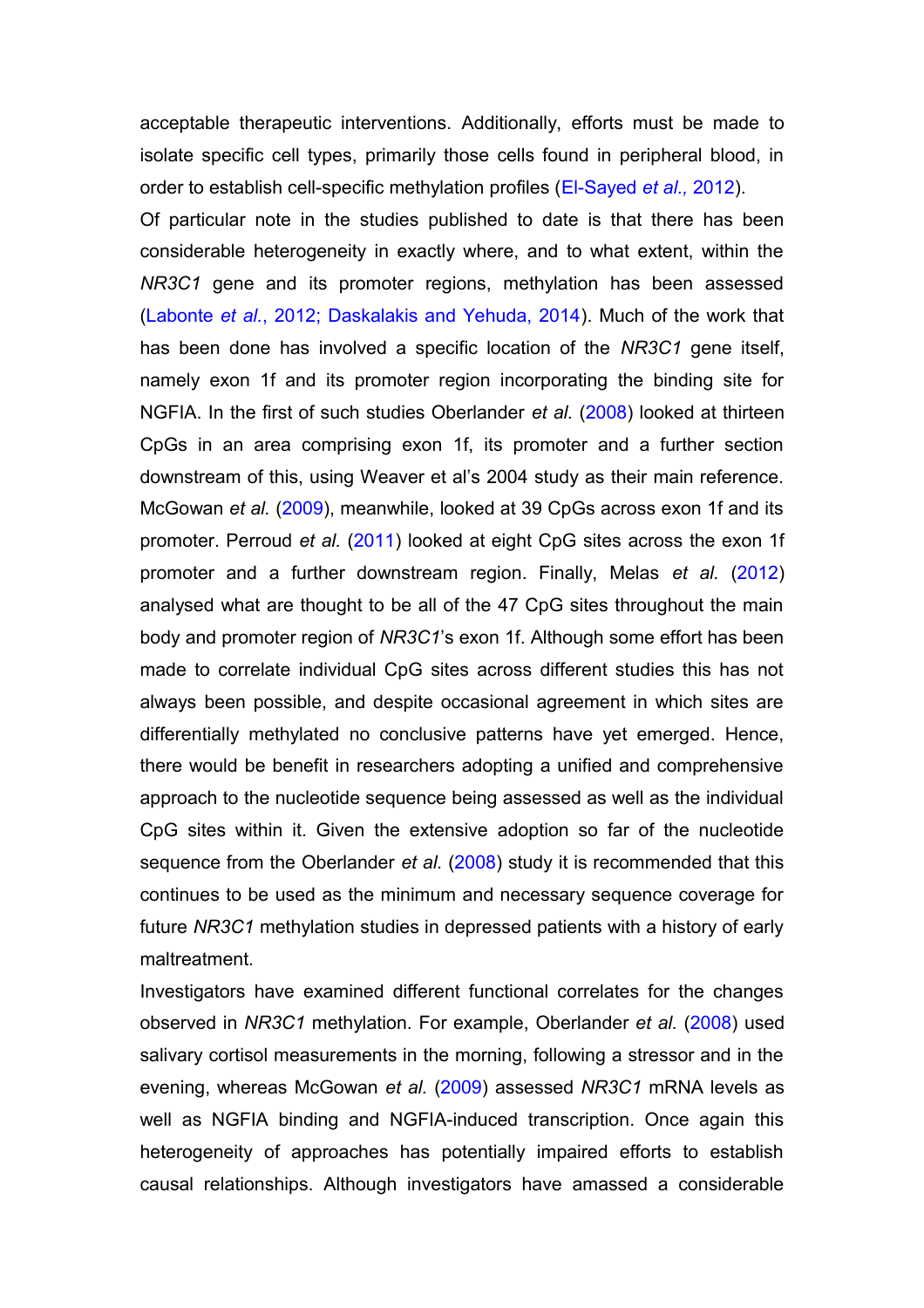amount of evidence for an association between differential methylation and HPA axis function in humans, a causal relationship still needs to be fully established.

Lastly, a recurrent issue in studies examining childhood adversity is that of confounding factors relating to recall bias and the participant's current mental state. Ideally, long term follow-up of children up to and beyond the period of maximum risk of the development of psychiatric illnesses, with objective and detailed documentation of the reported maltreatment, will minimise this complication and simultaneously allow more effective exploration of the consequences of particular maltreatment categories.

#### **Summary**

Studies have continued to emerge that implicate hypermethylation of *NR3C1*'s exon 1f promoter occurring following early trauma with this being associated with HPA axis dysfunction and depression. Results have, however, been inconsistent at times and not without occasional controversy (Dyer, 2014). How much of the observed variation of findings is due to intersubject variability in underlying pathophysiology, as opposed to experimental design, remains to be seen.

There is a need for researchers to adopt more consistent approaches to document the natural history of methylation patterns at individual CpG sites within *NR3C1* after early life adversity. This natural history will need to include other environmental factors such as age and diet (Mathers *et al.,* 2010; Murgatroyd and Spengler, 2011; Suderman *et al.*, 2012; Tyrka *et al.*, 2012; Bakulski and Fallin, 2014). A diet low in folate and high in methionine, for example, has already been associated with increased *NR3C1* methylation in mice (Sulistyoningrum *et al.*, 2012). The use of newer, more powerful technologies such as epigenome-wide association studies (EWAS) and single cell analysis are exciting but will bring challenges in terms of consistency, defining cell type, cost and data analysis (Plessy *et al.*, 2012; Callaway, 2014; Robinson *et al.*, 2014).

A significant challenge in the epigenetics of mental illness also continues to be the complex nature of these disorders and their aetiology (Caspi et al., 2003; Eaves et al., 2003; Bowes and Jaffee, 2013; Ehlert, 2013; Brown *et al.*,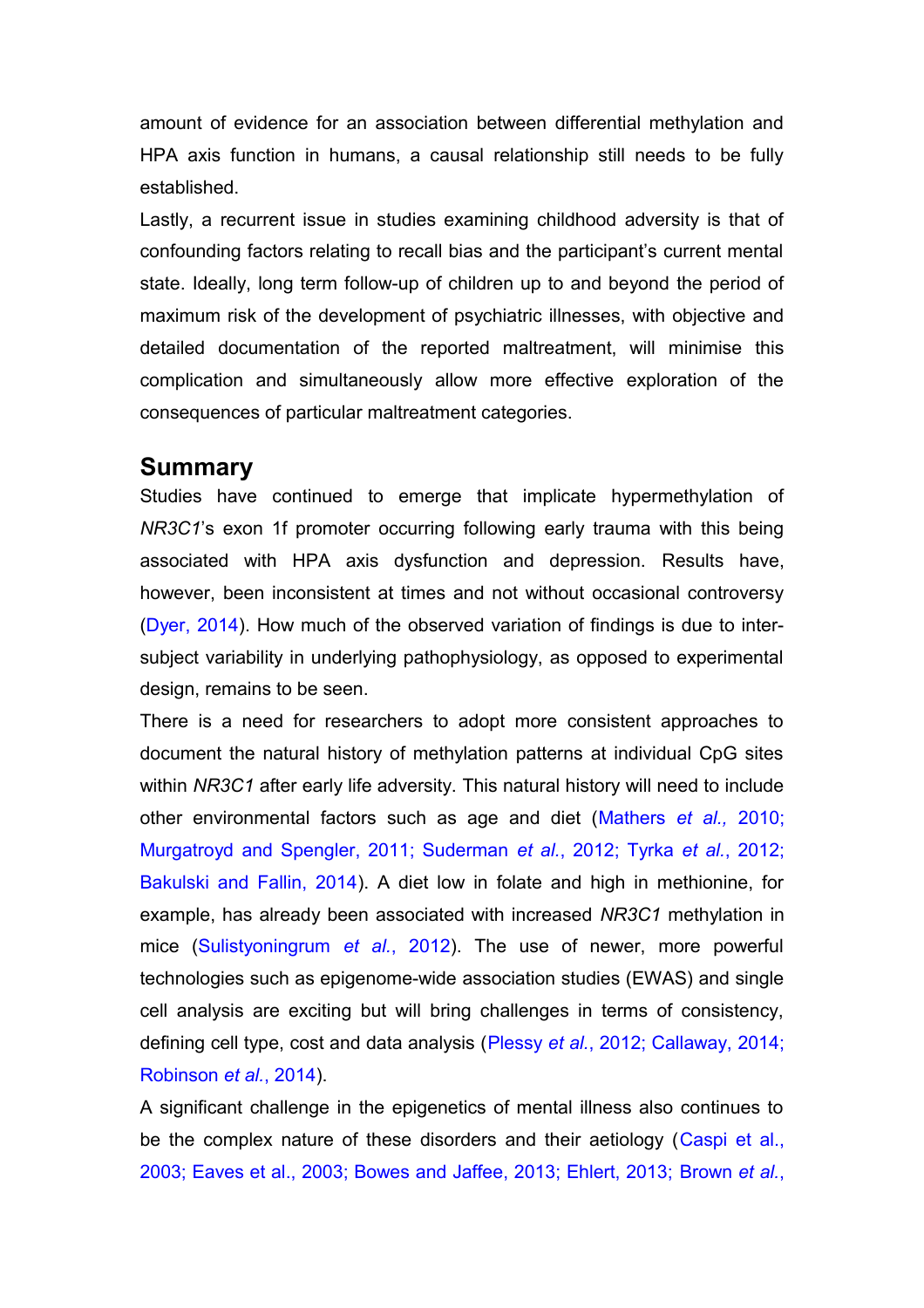2014; Castillo-Fernandez *et al.*, 2014; Kanherkar *et al.*, 2014). As is the case for most research in psychiatry there is the ever-present issue of difficulties with psychiatric nosology. Most authorities believe that the diagnostic category of "major depressive disorder" contains a heterogeneous collection of disorders with differing underlying pathophysiologies (Schmidt *et al.*, 2011). This will clearly hamper the interpretation of epigenetic data. This may be addressed by exploring the relationship between epigenetic status and endophenotypes such as those defined using the Research Domain Criteria initiative (Insel *et al.*, 2010; Casey *et al.*, 2013).

Studies on depression and *NR3C1* methylation are exciting in two main ways. Firstly they suggest a hitherto untapped approach that could help to synthesise a comprehensive and necessarily eclectic theory of depression, aiding our understanding of causal factors and identifying disease biomarkers. Secondly, they have the potential to point towards novel therapeutic targets since epigenetic changes are potentially reversible and therefore amenable to intervention, as has been seen in cancer, cardiovascular disease and neurological disorders (Heerboth et al., 2014; Sandhu *et al.*, 2015). Epigenetics offers a way to optimise the diagnosis, prognosis and treatment of depression. In doing so it could reduce depression's global burden whilst simultaneously providing a truly personalised medicine.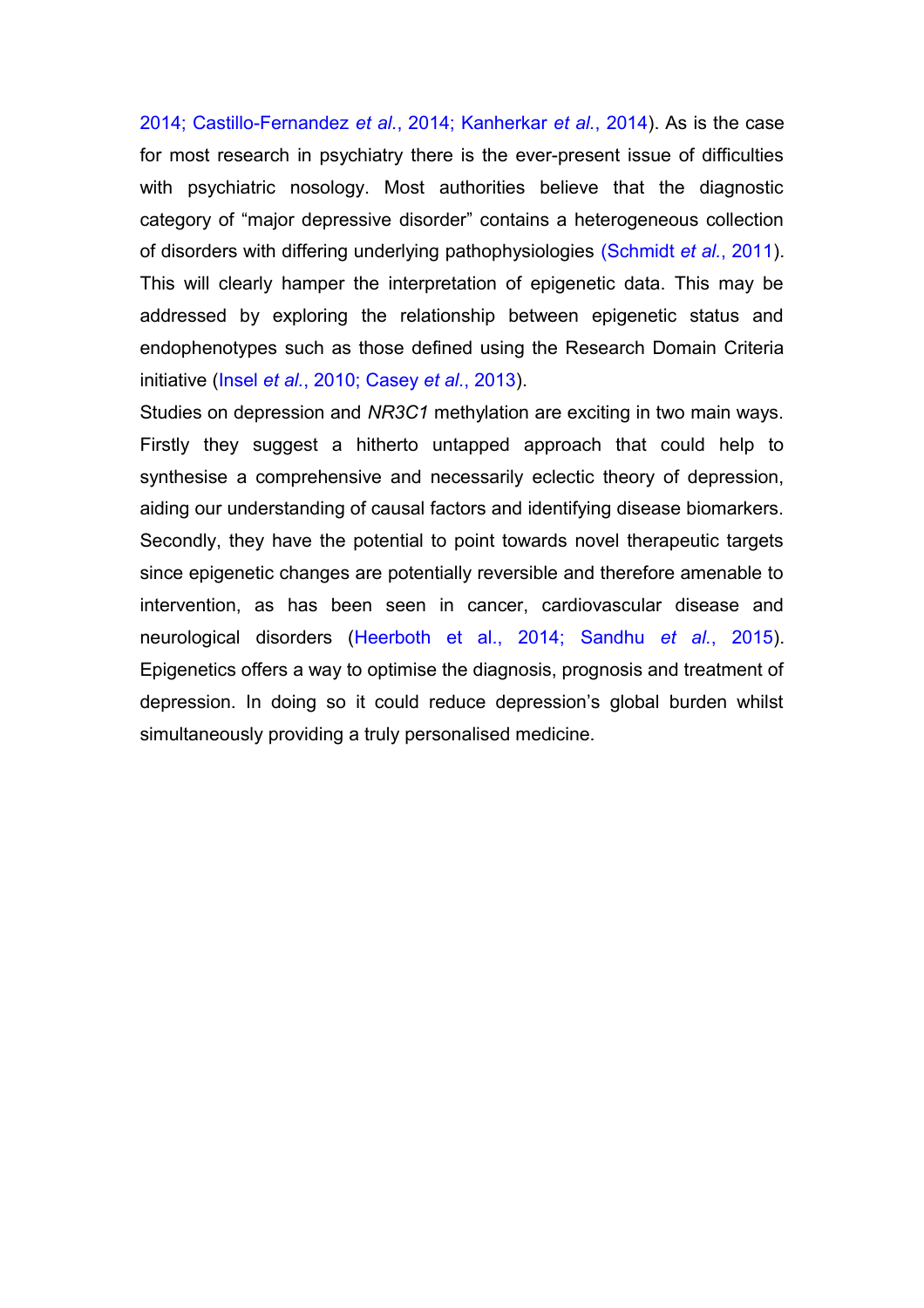## **Conflict of Interests**

The authors declare that there is no conflict of interests regarding the publication of this paper.

This research received no specific grant from any funding agency, commercial or notfor-profit sectors.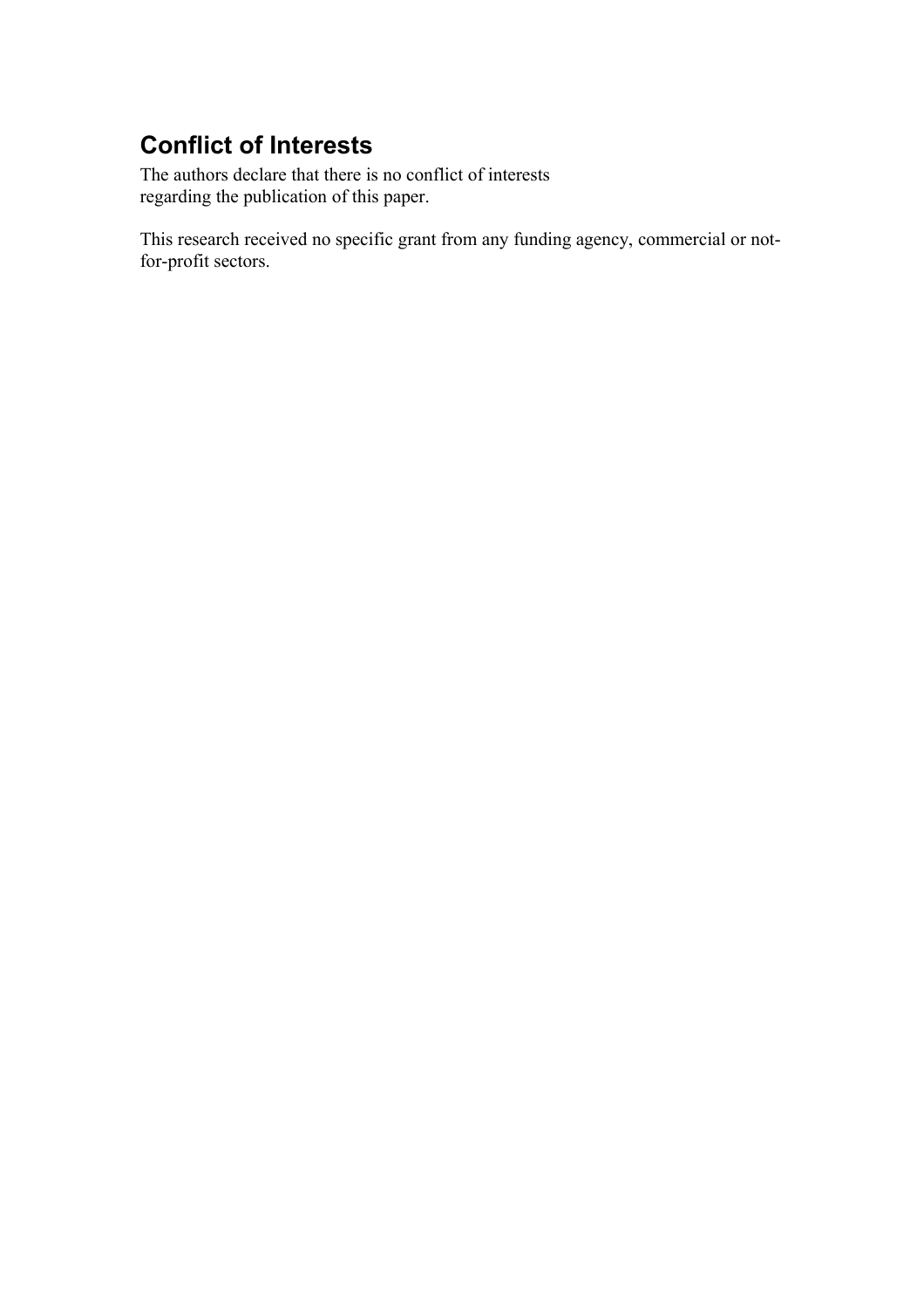#### **References**

AKBARIAN, S. & HUANG, H. S. 2009. Epigenetic regulation in human brain-focus on histone lysine methylation. Biol Psychiatry, 65**,** 198-203.

ALT, S. R., TURNER, J. D., KLOK, M. D., MEIJER, O. C., LAKKE, E. A., DERIJK, R. H. & MULLER, C. P. 2010. Differential expression of glucocorticoid receptor transcripts in major depressive disorder is not epigenetically programmed. Psychoneuroendocrinology, 35**,** 544-56.

ANACKER, C., ZUNSZAIN, P. A., CARVALHO, L. A. & PARIANTE, C. M. 2011. The glucocorticoid receptor: pivot of depression and of antidepressant treatment? Psychoneuroendocrinology, 36**,** 415-25.

ANISMAN, H., ZAHARIA, M. D., MEANEY, M. J. & MERALI, Z. 1998. Do early-life events permanently alter behavioral and hormonal responses to stressors? Int J Dev Neurosci, 16**,** 149-64.

ANTYPA, N., SERRETTI, A. & RUJESCU, D. 2013. Serotonergic genes and suicide: a systematic review. Eur Neuropsychopharmacol, 23**,** 1125-42.

ARCHER, T., OSCAR-BERMAN, M., BLUM, K. & GOLD, M. 2013. Epigenetic Modulation of Mood Disorders. J Genet Syndr Gene Ther, 4.

AUBRY, J. M., GERVASONI, N., OSIEK, C., PERRET, G., ROSSIER, M. F., BERTSCHY, G. & BONDOLFI, G. 2007. The DEX/CRH neuroendocrine test and the prediction of depressive relapse in remitted depressed outpatients. J Psychiatr Res, 41**,** 290-4.

BABENKO, O., KOVALCHUK, I. & METZ, G. A. 2015. Stress-induced perinatal and transgenerational epigenetic programming of brain development and mental health. Neurosci Biobehav Rev, 48C**,** 70-91.

BAGOT, R. C., LABONTE, B., PENA, C. J. & NESTLER, E. J. 2014. Epigenetic signaling in psychiatric disorders: stress and depression. Dialogues Clin Neurosci, 16**,** 281-95.

BAKULSKI, K. M. & FALLIN, M. D. 2014. Epigenetic epidemiology: promises for public health research. Environ Mol Mutagen, 55**,** 171-83.

BALE, T. L., BARAM, T. Z., BROWN, A. S., GOLDSTEIN, J. M., INSEL, T. R., MCCARTHY, M. M., NEMEROFF, C. B., REYES, T. M., SIMERLY, R. B., SUSSER, E. S. & NESTLER, E. J. 2010. Early life programming and neurodevelopmental disorders. Biol Psychiatry, 68**,** 314-9.

BARBOSA, L. P., QUEVEDO, L., DA SILVA GDEL, G., JANSEN, K., PINHEIRO, R. T., BRANCO, J., LARA, D., OSES, J. & DA SILVA, R. A. 2014. Childhood trauma and suicide risk in a sample of young individuals aged 14-35 years in southern Brazil. Child Abuse Negl, 38**,** 1191-6.

BELVEDERI MURRI, M., PARIANTE, C., MONDELLI, V., MASOTTI, M., ATTI, A. R., MELLACQUA, Z., ANTONIOLI, M., GHIO, L., MENCHETTI, M., ZANETIDOU, S., INNAMORATI, M. & AMORE, M. 2014. HPA axis and aging in depression: systematic review and meta-analysis. Psychoneuroendocrinology, 41**,** 46-62.

BIFULCO, A., BROWN, G. W. & ADLER, Z. 1991. Early sexual abuse and clinical depression in adult life. Br J Psychiatry, 159**,** 115-22.

BINDER, E. B. 2009. The role of FKBP5, a co-chaperone of the glucocorticoid receptor in the pathogenesis and therapy of affective and anxiety disorders. Psychoneuroendocrinology, 34 Suppl 1**,** S186-95.

BINDER, E. B., BRADLEY, R. G., LIU, W., EPSTEIN, M. P., DEVEAU, T. C., MERCER, K. B., TANG, Y., GILLESPIE, C. F., HEIM, C. M., NEMEROFF, C. B., SCHWARTZ, A. C.,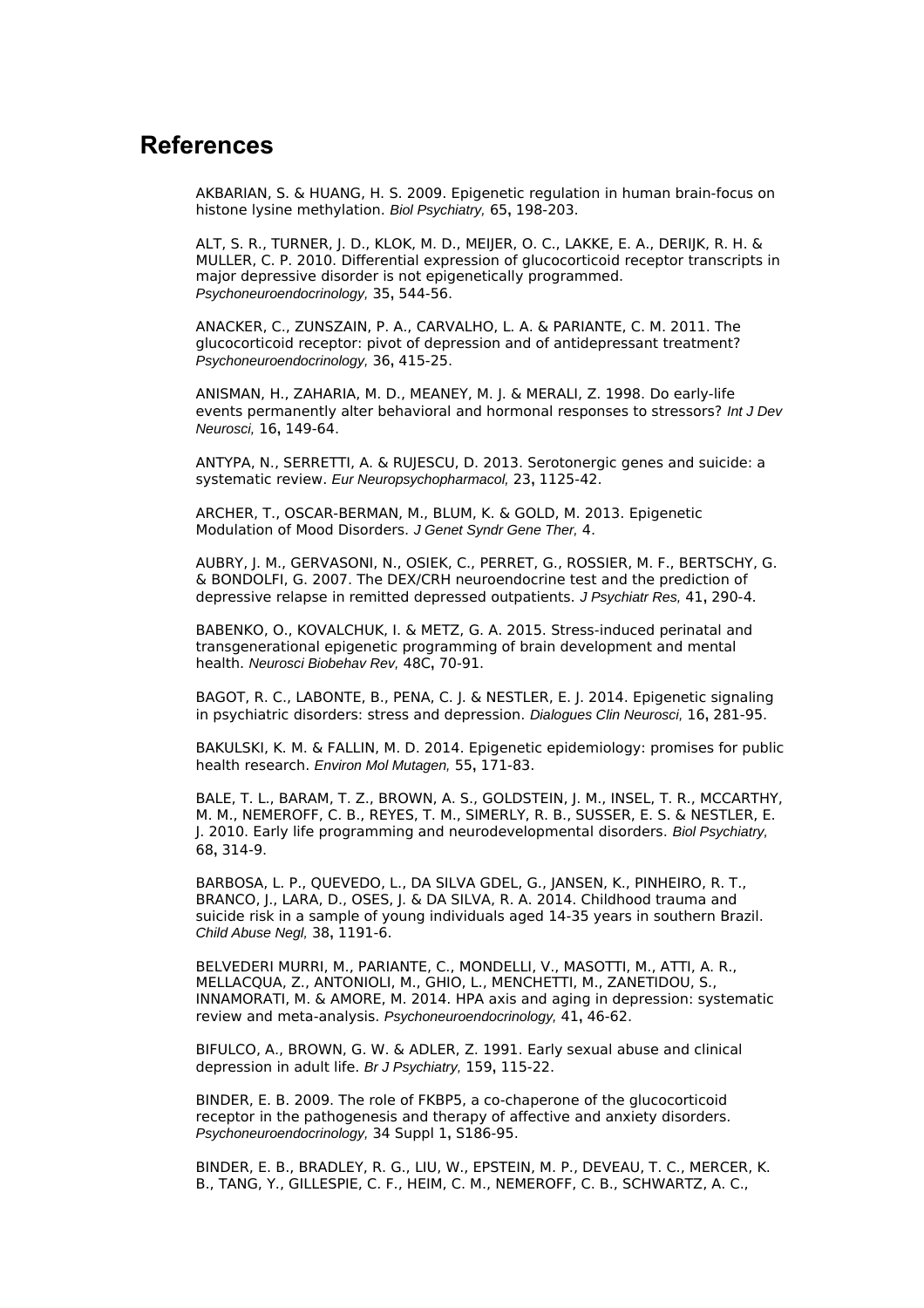CUBELLS, J. F. & RESSLER, K. J. 2008. Association of FKBP5 polymorphisms and childhood abuse with risk of posttraumatic stress disorder symptoms in adults. JAMA, 299**,** 1291-305.

BINDER, E. B., SALYAKINA, D., LICHTNER, P., WOCHNIK, G. M., ISING, M., PUTZ, B., PAPIOL, S., SEAMAN, S., LUCAE, S., KOHLI, M. A., NICKEL, T., KUNZEL, H. E., FUCHS, B., MAJER, M., PFENNIG, A., KERN, N., BRUNNER, J., MODELL, S., BAGHAI, T., DEIML, T., ZILL, P., BONDY, B., RUPPRECHT, R., MESSER, T., KOHNLEIN, O., DABITZ, H., BRUCKL, T., MULLER, N., PFISTER, H., LIEB, R., MUELLER, J. C., LOHMUSSAAR, E., STROM, T. M., BETTECKEN, T., MEITINGER, T., UHR, M., REIN, T., HOLSBOER, F. & MULLER-MYHSOK, B. 2004. Polymorphisms in FKBP5 are associated with increased recurrence of depressive episodes and rapid response to antidepressant treatment. Nat Genet, 36**,** 1319-25.

BIRD, A. 2002. DNA methylation patterns and epigenetic memory. Genes Dev, 16**,** 6- 21.

BIRD, A. 2007. Perceptions of epigenetics. Nature, 447**,** 396-8.

BOCKMUHL, Y., MURGATROYD, C. A., KUCZYNSKA, A., ADCOCK, I. M., ALMEIDA, O. F. & SPENGLER, D. 2011. Differential regulation and function of 5'-untranslated GRexon 1 transcripts. Mol Endocrinol, 25**,** 1100-10.

BOHACEK, J., GAPP, K., SAAB, B. J. & MANSUY, I. M. 2013. Transgenerational epigenetic effects on brain functions. Biol Psychiatry, 73**,** 313-20.

BOHACEK, J. & MANSUY, I. M. 2013. Epigenetic inheritance of disease and disease risk. Neuropsychopharmacology, 38**,** 220-36.

BOOIJ, L., WANG, D., LEVESQUE, M. L., TREMBLAY, R. E. & SZYF, M. 2013. Looking beyond the DNA sequence: the relevance of DNA methylation processes for the stress-diathesis model of depression. Philos Trans R Soc Lond B Biol Sci, 368**,** 20120251.

BOUMA, E. M., RIESE, H., NOLTE, I. M., OOSTEROM, E., VERHULST, F. C., ORMEL, J. & OLDEHINKEL, A. J. 2011. No associations between single nucleotide polymorphisms in corticoid receptor genes and heart rate and cortisol responses to a standardized social stress test in adolescents: the TRAILS study. Behav Genet, 41**,** 253-61.

BOWES, L. & JAFFEE, S. R. 2013. Biology, genes, and resilience: toward a multidisciplinary approach. Trauma Violence Abuse, 14**,** 195-208.

BOYLE, M. P., BREWER, J. A., FUNATSU, M., WOZNIAK, D. F., TSIEN, J. Z., IZUMI, Y. & MUGLIA, L. J. 2005. Acquired deficit of forebrain glucocorticoid receptor produces depression-like changes in adrenal axis regulation and behavior. Proc Natl Acad Sci U S A, 102**,** 473-8.

BROWN, G. W., CRAIG, T. K., HARRIS, T. O., HERBERT, J., HODGSON, K., TANSEY, K. E. & UHER, R. 2014. Functional polymorphism in the brain-derived neurotrophic factor gene interacts with stressful life events but not childhood maltreatment in the etiology of depression. Depress Anxiety, 31**,** 326-34.

CALDJI, C., DIORIO, J. & MEANEY, M. J. 2000. Variations in maternal care in infancy regulate the development of stress reactivity. Biol Psychiatry, 48**,** 1164-74.

CALFA, G., KADEMIAN, S., CESCHIN, D., VEGA, G., RABINOVICH, G. A. & VOLOSIN, M. 2003. Characterization and functional significance of glucocorticoid receptors in patients with major depression: modulation by antidepressant treatment. Psychoneuroendocrinology, 28**,** 687-701.

CALLAWAY, E. 2014. Epigenomics starts to make its mark. Nature, 508**,** 22.

CARPENTER, L. L., CARVALHO, J. P., TYRKA, A. R., WIER, L. M., MELLO, A. F., MELLO, M. F., ANDERSON, G. M., WILKINSON, C. W. & PRICE, L. H. 2007. Decreased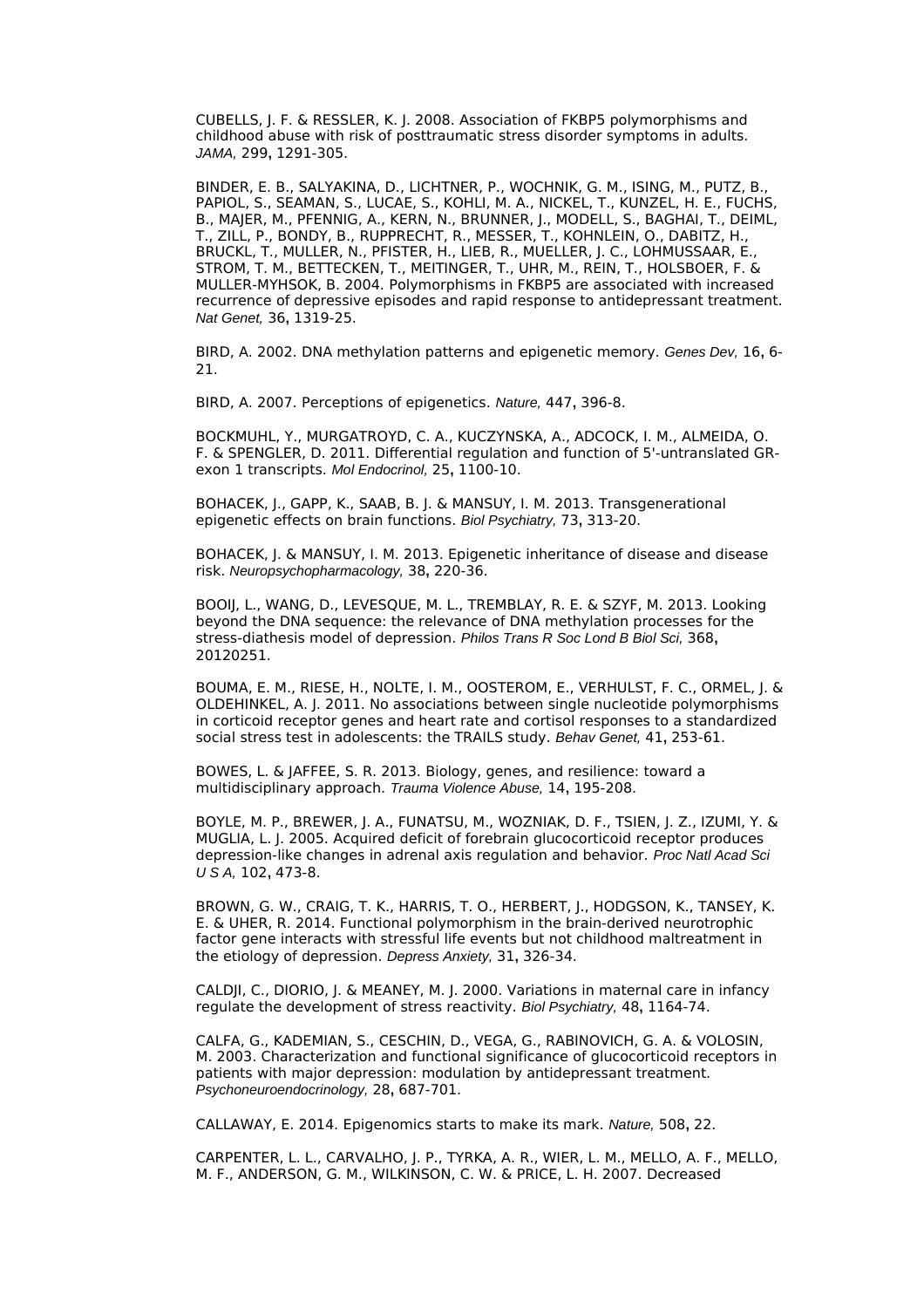adrenocorticotropic hormone and cortisol responses to stress in healthy adults reporting significant childhood maltreatment. Biol Psychiatry, 62**,** 1080-7.

CASEY, B. J., CRADDOCK, N., CUTHBERT, B. N., HYMAN, S. E., LEE, F. S. & RESSLER, K. J. 2013. DSM-5 and RDoC: progress in psychiatry research? Nat Rev Neurosci, 14**,** 810-4.

CASPI, A., SUGDEN, K., MOFFITT, T. E., TAYLOR, A., CRAIG, I. W., HARRINGTON, H., MCCLAY, J., MILL, J., MARTIN, J., BRAITHWAITE, A. & POULTON, R. 2003. Influence of life stress on depression: moderation by a polymorphism in the 5-HTT gene. Science, 301**,** 386-9.

CASTILLO-FERNANDEZ, J. E., SPECTOR, T. D. & BELL, J. T. 2014. Epigenetics of discordant monozygotic twins: implications for disease. Genome Med, 6**,** 60.

CHANG, S. C., GLYMOUR, M. M., WALTER, S., LIANG, L., KOENEN, K. C., TCHETGEN, E. J., CORNELIS, M. C., KAWACHI, I., RIMM, E. & KUBZANSKY, L. D. 2014. Genomewide polygenic scoring for a 14-year long-term average depression phenotype. Brain Behav, 4**,** 298-311.

COHEN-WOODS, S., CRAIG, I. W. & MCGUFFIN, P. 2013. The current state of play on the molecular genetics of depression. Psychol Med, 43**,** 673-87.

COLLINS, P. Y., PATEL, V., JOESTL, S. S., MARCH, D., INSEL, T. R., DAAR, A. S., SCIENTIFIC ADVISORY, B., THE EXECUTIVE COMMITTEE OF THE GRAND CHALLENGES ON GLOBAL MENTAL, H., ANDERSON, W., DHANSAY, M. A., PHILLIPS, A., SHURIN, S., WALPORT, M., EWART, W., SAVILL, S. J., BORDIN, I. A., COSTELLO, E. J., DURKIN, M., FAIRBURN, C., GLASS, R. I., HALL, W., HUANG, Y., HYMAN, S. E., JAMISON, K., KAAYA, S., KAPUR, S., KLEINMAN, A., OGUNNIYI, A., OTERO-OJEDA, A., POO, M. M., RAVINDRANATH, V., SAHAKIAN, B. J., SAXENA, S., SINGER, P. A. & STEIN, D. J. 2011. Grand challenges in global mental health. Nature, 475**,** 27-30.

CONRADT, E., LESTER, B. M., APPLETON, A. A., ARMSTRONG, D. A. & MARSIT, C. J. 2013. The roles of DNA methylation of NR3C1 and 11beta-HSD2 and exposure to maternal mood disorder in utero on newborn neurobehavior. Epigenetics, 8**,** 1321-9.

COWEN, P. J. 2010. Not fade away: the HPA axis and depression. Psychol Med, 40**,** 1- 4.

CRADDOCK, N. & MYNORS-WALLIS, L. 2014. Psychiatric diagnosis: impersonal, imperfect and important. Br J Psychiatry, 204**,** 93-5.

CREAN, A. J., KOPPS, A. M. & BONDURIANSKY, R. 2014. Revisiting telegony: offspring inherit an acquired characteristic of their mother's previous mate. Ecol Lett, 17**,** 1545-52.

DANCHIN, E., CHARMANTIER, A., CHAMPAGNE, F. A., MESOUDI, A., PUJOL, B. & BLANCHET, S. 2011. Beyond DNA: integrating inclusive inheritance into an extended theory of evolution. Nat Rev Genet, 12**,** 475-86.

DANIELS, W. M., FAIRBAIRN, L. R., VAN TILBURG, G., MCEVOY, C. R., ZIGMOND, M. J., RUSSELL, V. A. & STEIN, D. J. 2009. Maternal separation alters nerve growth factor and corticosterone levels but not the DNA methylation status of the exon 1(7) glucocorticoid receptor promoter region. Metab Brain Dis, 24**,** 615-27.

DASKALAKIS, N. P., BAGOT, R. C., PARKER, K. J., VINKERS, C. H. & DE KLOET, E. R. 2013. The three-hit concept of vulnerability and resilience: toward understanding adaptation to early-life adversity outcome. Psychoneuroendocrinology, 38**,** 1858-73.

DASKALAKIS, N. P. & YEHUDA, R. 2014. Site-specific methylation changes in the glucocorticoid receptor exon 1F promoter in relation to life adversity: systematic review of contributing factors. Front Neurosci, 8**,** 369.

DAY, J. J. & SWEATT, J. D. 2011. Epigenetic mechanisms in cognition. Neuron, 70**,**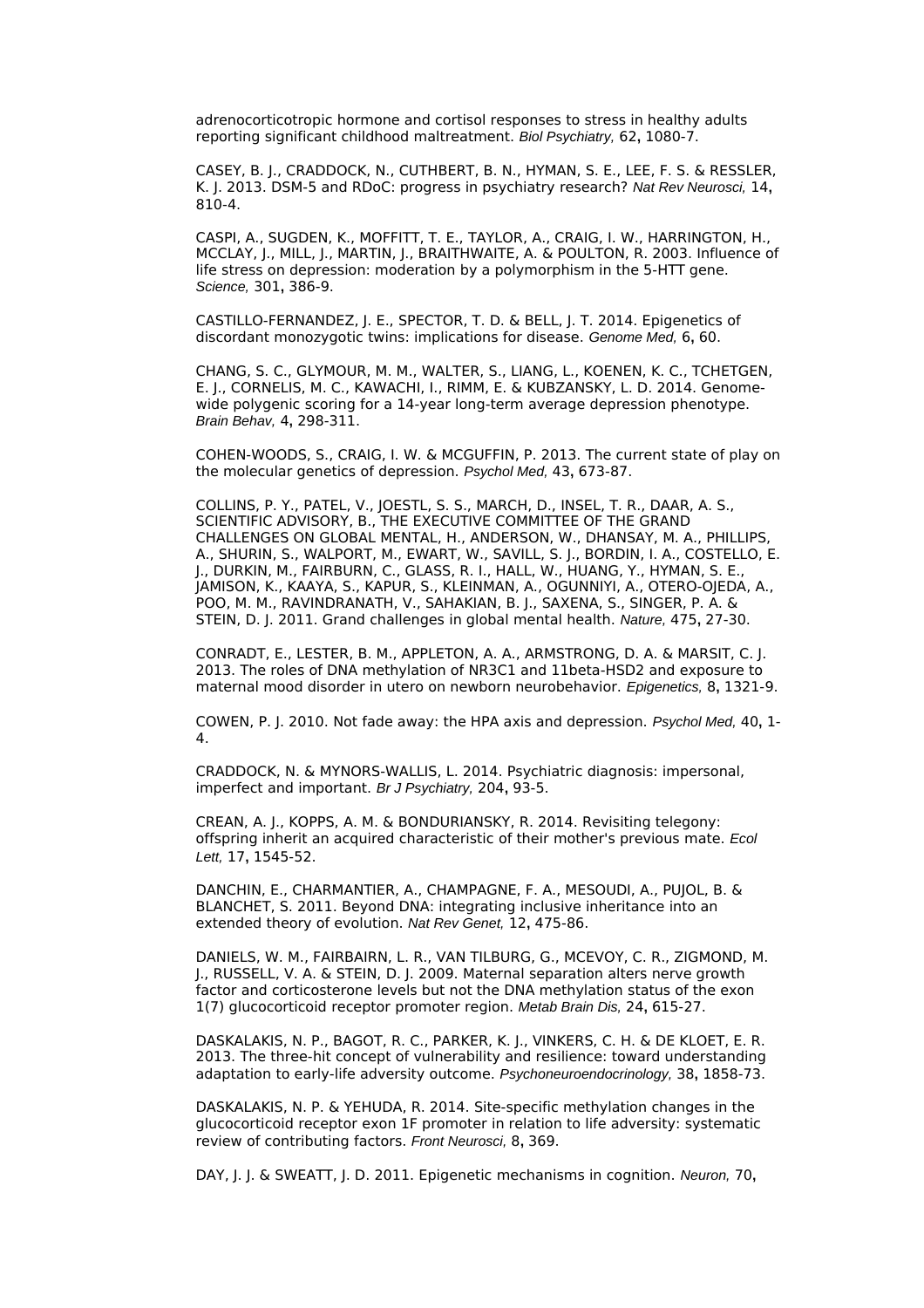#### 813-29.

DENENBERG, V. H. & ROSENBERG, K. M. 1967. Nongenetic transmission of information. Nature, 216**,** 549-50.

DYER, O. 2014. Journal retracts article that said childhood trauma could lead to genetic changes. BMJ, 349**,** g5543.

EAVES, L., SILBERG, J. & ERKANLI, A. 2003. Resolving multiple epigenetic pathways to adolescent depression. J Child Psychol Psychiatry, 44**,** 1006-14.

EDELMAN, S., SHALEV, I., UZEFOVSKY, F., ISRAEL, S., KNAFO, A., KREMER, I., MANKUTA, D., KAITZ, M. & EBSTEIN, R. P. 2012. Epigenetic and genetic factors predict women's salivary cortisol following a threat to the social self. PLoS One, 7**,** e48597.

EHLERT, U. 2013. Enduring psychobiological effects of childhood adversity. Psychoneuroendocrinology, 38**,** 1850-7.

EL-SAYED, A. M., HALOOSSIM, M. R., GALEA, S. & KOENEN, K. C. 2012. Epigenetic modifications associated with suicide and common mood and anxiety disorders: a systematic review of the literature. Biol Mood Anxiety Disord, 2**,** 10.

ELZINGA, B. M., ROELOFS, K., TOLLENAAR, M. S., BAKVIS, P., VAN PELT, J. & SPINHOVEN, P. 2008. Diminished cortisol responses to psychosocial stress associated with lifetime adverse events a study among healthy young subjects. Psychoneuroendocrinology, 33**,** 227-37.

ENGINEER, N., DARWIN, L., NISHIGANDH, D., NGIANGA-BAKWIN, K., SMITH, S. C. & GRAMMATOPOULOS, D. K. 2013. Association of glucocorticoid and type 1 corticotropin-releasing hormone receptors gene variants and risk for depression during pregnancy and post-partum. J Psychiatr Res, 47**,** 1166-73.

FINEBERG, N. A., HADDAD, P. M., CARPENTER, L., GANNON, B., SHARPE, R., YOUNG, A. H., JOYCE, E., ROWE, J., WELLSTED, D., NUTT, D. J. & SAHAKIAN, B. J. 2013. The size, burden and cost of disorders of the brain in the UK. J Psychopharmacol, 27**,** 761- 70.

FINKELHOR, D., SHATTUCK, A., TURNER, H. A. & HAMBY, S. L. 2014. The lifetime prevalence of child sexual abuse and sexual assault assessed in late adolescence. J Adolesc Health, 55**,** 329-33.

FISH, E. W., SHAHROKH, D., BAGOT, R., CALDJI, C., BREDY, T., SZYF, M. & MEANEY, M. J. 2004. Epigenetic programming of stress responses through variations in maternal care. Ann N Y Acad Sci, 1036**,** 167-80.

FLINT, J. & KENDLER, K. S. 2014. The genetics of major depression. Neuron, 81**,** 484- 503.

FRANCIS, D., DIORIO, J., LIU, D. & MEANEY, M. J. 1999. Nongenomic transmission across generations of maternal behavior and stress responses in the rat. Science, 286**,** 1155-8.

FRANCKE, U. & FOELLMER, B. E. 1989. The glucocorticoid receptor gene is in 5q31 q32 [corrected]. Genomics, 4**,** 610-2.

FRANZ, C. E., LYONS, M. J., O'BRIEN, R., PANIZZON, M. S., KIM, K., BHAT, R., GRANT, M. D., TOOMEY, R., EISEN, S., XIAN, H. & KREMEN, W. S. 2011. A 35-year longitudinal assessment of cognition and midlife depression symptoms: the Vietnam Era Twin Study of Aging. Am J Geriatr Psychiatry, 19**,** 559-70.

GALECKA, E., SZEMRAJ, J., BIENKIEWICZ, M., MAJSTEREK, I., PRZYBYLOWSKA-SYGUT, K., GALECKI, P. & LEWINSKI, A. 2013. Single nucleotide polymorphisms of NR3C1 gene and recurrent depressive disorder in population of Poland. Mol Biol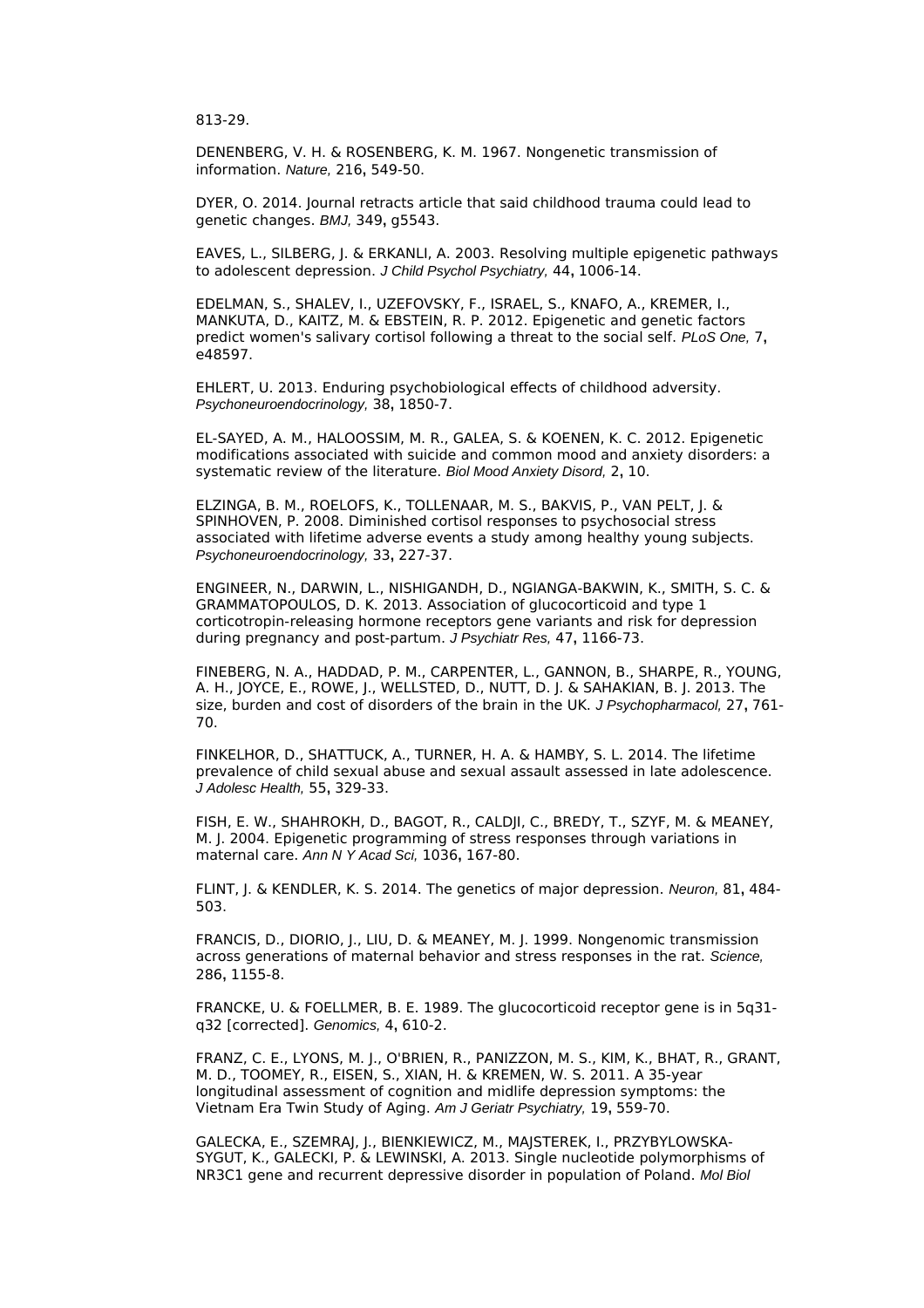Rep, 40**,** 1693-9.

GALETZKA, D., HANSMANN, T., EL HAJJ, N., WEIS, E., IRMSCHER, B., LUDWIG, M., SCHNEIDER-RATZKE, B., KOHLSCHMIDT, N., BEYER, V., BARTSCH, O., ZECHNER, U., SPIX, C. & HAAF, T. 2012. Monozygotic twins discordant for constitutive BRCA1 promoter methylation, childhood cancer and secondary cancer. Epigenetics, 7**,** 47- 54.

GALLAGHER, P., WATSON, S., SMITH, M. S., YOUNG, A. H. & FERRIER, I. N. 2007. Plasma cortisol-dehydroepiandrosterone (DHEA) ratios in schizophrenia and bipolar disorder. Schizophr Res, 90**,** 258-65.

GIBBONS, J. L. 1964. Cortisol Secretion Rate in Depressive Illness. Arch Gen Psychiatry, 10**,** 572-5.

GLOSSOP, J. R., NIXON, N. B., EMES, R. D., HAWORTH, K. E., PACKHAM, J. C., DAWES, P. T., FRYER, A. A., MATTEY, D. L. & FARRELL, W. E. 2013. Epigenome-wide profiling identifies significant differences in DNA methylation between matchedpairs of T- and B-lymphocytes from healthy individuals. Epigenetics, 8**,** 1188-97.

GUSEV, A., BHATIA, G., ZAITLEN, N., VILHJALMSSON, B. J., DIOGO, D., STAHL, E. A., GREGERSEN, P. K., WORTHINGTON, J., KLARESKOG, L., RAYCHAUDHURI, S., PLENGE, R. M., PASANIUC, B. & PRICE, A. L. 2013. Quantifying missing heritability at known GWAS loci. PLoS Genet, 9**,** e1003993.

HEERBOTH, S., LAPINSKA, K., SNYDER, N., LEARY, M., ROLLINSON, S. & SARKAR, S. 2014. Use of epigenetic drugs in disease: an overview. Genet Epigenet, 6**,** 9-19.

HEIM, C. & NEMEROFF, C. B. 2001. The role of childhood trauma in the neurobiology of mood and anxiety disorders: preclinical and clinical studies. Biol Psychiatry, 49**,** 1023-39.

HEIM, C., NEWPORT, D. J., MLETZKO, T., MILLER, A. H. & NEMEROFF, C. B. 2008. The link between childhood trauma and depression: insights from HPA axis studies in humans. Psychoneuroendocrinology, 33**,** 693-710.

HEIM, C., SHUGART, M., CRAIGHEAD, W. E. & NEMEROFF, C. B. 2010. Neurobiological and psychiatric consequences of child abuse and neglect. Dev Psychobiol, 52**,** 671-90.

HEPGUL, N., CATTANEO, A., ZUNSZAIN, P. A. & PARIANTE, C. M. 2013. Depression pathogenesis and treatment: what can we learn from blood mRNA expression? BMC Med, 11**,** 28.

HERBERT, J. 2013. Cortisol and depression: three questions for psychiatry. Psychol Med, 43**,** 449-69.

HEYN, H., CARMONA, F. J., GOMEZ, A., FERREIRA, H. J., BELL, J. T., SAYOLS, S., WARD, K., STEFANSSON, O. A., MORAN, S., SANDOVAL, J., EYFJORD, J. E., SPECTOR, T. D. & ESTELLER, M. 2013. DNA methylation profiling in breast cancer discordant identical twins identifies DOK7 as novel epigenetic biomarker. Carcinogenesis, 34**,** 102-8.

HOLLIDAY, R. & PUGH, J. E. 1975. DNA modification mechanisms and gene activity during development. Science, 187**,** 226-32.

HOLSBOER, F. 2000. The corticosteroid receptor hypothesis of depression. Neuropsychopharmacology, 23**,** 477-501.

HOMPES, T., IZZI, B., GELLENS, E., MORREELS, M., FIEUWS, S., PEXSTERS, A., SCHOPS, G., DOM, M., VAN BREE, R., FRESON, K., VERHAEGHE, J., SPITZ, B., DEMYTTENAERE, K., GLOVER, V., VAN DEN BERGH, B., ALLEGAERT, K. & CLAES, S. 2013. Investigating the influence of maternal cortisol and emotional state during pregnancy on the DNA methylation status of the glucocorticoid receptor gene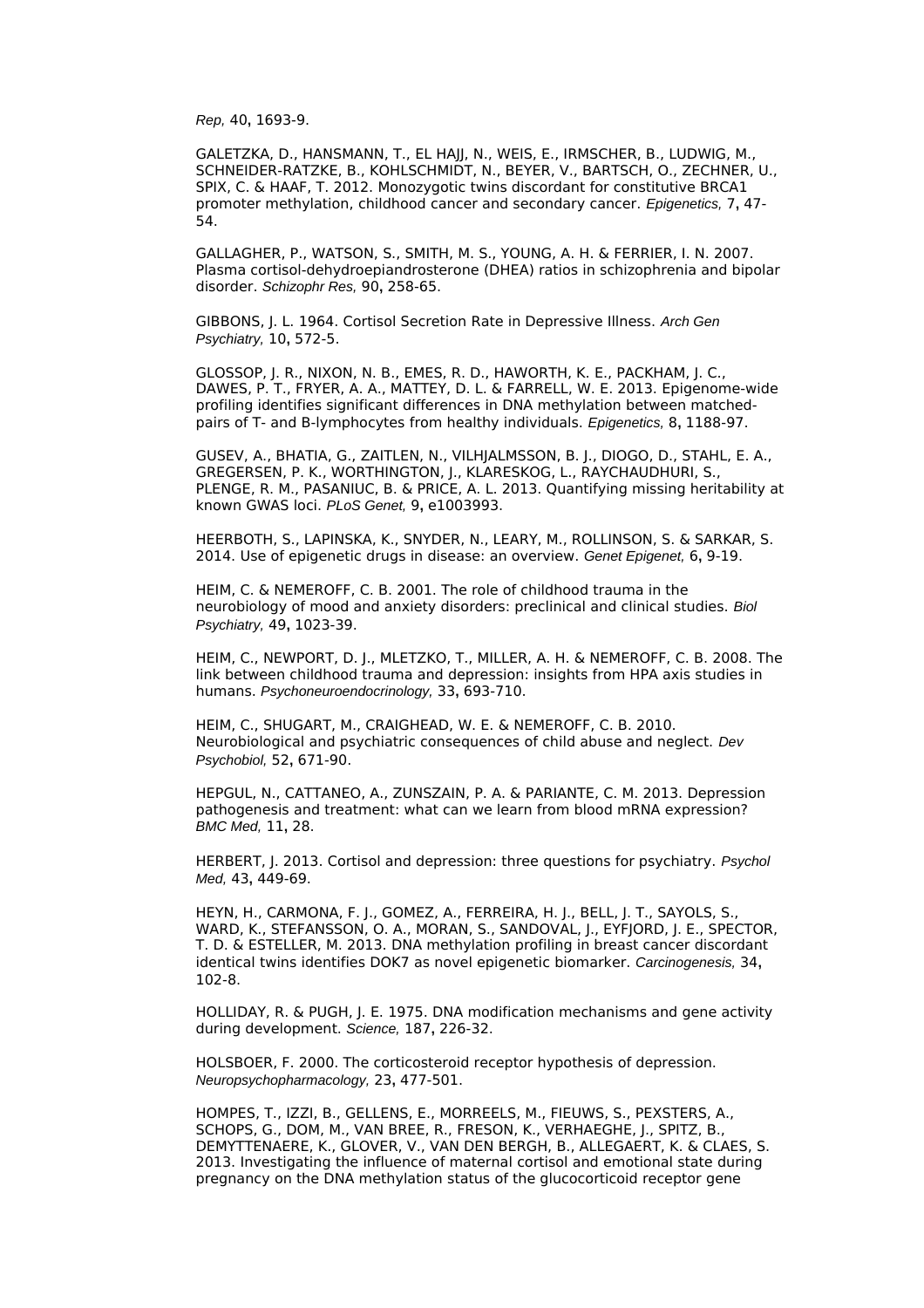(NR3C1) promoter region in cord blood. J Psychiatr Res, 47**,** 880-91.

HORNUNG, O. P. & HEIM, C. M. 2014. Gene-environment interactions and intermediate phenotypes: early trauma and depression. Front Endocrinol (Lausanne), 5**,** 14.

INSEL, T., CUTHBERT, B., GARVEY, M., HEINSSEN, R., PINE, D. S., QUINN, K., SANISLOW, C. & WANG, P. 2010. Research domain criteria (RDoC): toward a new classification framework for research on mental disorders. Am J Psychiatry, 167**,** 748- 51.

ISHIDA, K., KLEVENS, J., RIVERA-GARCIA, B. & MIRABAL, B. 2013. Child maltreatment in Puerto Rico: findings from the 2010 National Child Abuse and Neglect Data System. P R Health Sci J, 32**,** 124-31.

ISING, M., HORSTMANN, S., KLOIBER, S., LUCAE, S., BINDER, E. B., KERN, N., KUNZEL, H. E., PFENNIG, A., UHR, M. & HOLSBOER, F. 2007. Combined dexamethasone/corticotropin releasing hormone test predicts treatment response in major depression - a potential biomarker? Biol Psychiatry, 62**,** 47-54.

KANHERKAR, R. R., BHATIA-DEY, N. & CSOKA, A. B. 2014. Epigenetics across the human lifespan. Front Cell Dev Biol, 2**,** 49.

KARANTH, S., LINTHORST, A. C., STALLA, G. K., BARDEN, N., HOLSBOER, F. & REUL, J. M. 1997. Hypothalamic-pituitary-adrenocortical axis changes in a transgenic mouse with impaired glucocorticoid receptor function. Endocrinology, 138**,** 3476-85.

KENDLER, K. S., BULIK, C. M., SILBERG, J., HETTEMA, J. M., MYERS, J. & PRESCOTT, C. A. 2000. Childhood sexual abuse and adult psychiatric and substance use disorders in women: an epidemiological and cotwin control analysis. Arch Gen Psychiatry, 57**,** 953-9.

KENDLER, K. S., GATZ, M., GARDNER, C. O. & PEDERSEN, N. L. 2006. A Swedish national twin study of lifetime major depression. Am J Psychiatry, 163**,** 109-14.

KESSING, L. V., WILLER, I. S. & KNORR, U. 2011. Volume of the adrenal and pituitary glands in depression. Psychoneuroendocrinology, 36**,** 19-27.

KLENGEL, T., PAPE, J., BINDER, E. B. & MEHTA, D. 2014. The role of DNA methylation in stress-related psychiatric disorders. Neuropharmacology, 80**,** 115-32.

KOPER, J. W., VAN ROSSUM, E. F. & VAN DEN AKKER, E. L. 2014. Glucocorticoid receptor polymorphisms and haplotypes and their expression in health and disease. Steroids, 92**,** 62-73.

LABONTE, B., YERKO, V., GROSS, J., MECHAWAR, N., MEANEY, M. J., SZYF, M. & TURECKI, G. 2012. Differential glucocorticoid receptor exon 1(B), 1(C), and 1(H) expression and methylation in suicide completers with a history of childhood abuse. Biol Psychiatry, 72**,** 41-8.

LAHTI, J., RAIKKONEN, K., BRUCE, S., HEINONEN, K., PESONEN, A. K., RAUTANEN, A., WAHLBECK, K., KERE, J., KAJANTIE, E. & ERIKSSON, J. G. 2011. Glucocorticoid receptor gene haplotype predicts increased risk of hospital admission for depressive disorders in the Helsinki birth cohort study. J Psychiatr Res, 45**,** 1160-4.

LEVINSON, D. F., MOSTAFAVI, S., MILANESCHI, Y., RIVERA, M., RIPKE, S., WRAY, N. R. & SULLIVAN, P. F. 2014. Genetic studies of major depressive disorder: why are there no genome-wide association study findings and what can we do about it? Biol Psychiatry, 76**,** 510-2.

LEWIS, C. M., NG, M. Y., BUTLER, A. W., COHEN-WOODS, S., UHER, R., PIRLO, K., WEALE, M. E., SCHOSSER, A., PAREDES, U. M., RIVERA, M., CRADDOCK, N., OWEN, M. J., JONES, L., JONES, I., KORSZUN, A., AITCHISON, K. J., SHI, J., QUINN, J. P., MACKENZIE, A., VOLLENWEIDER, P., WAEBER, G., HEATH, S., LATHROP, M., MUGLIA,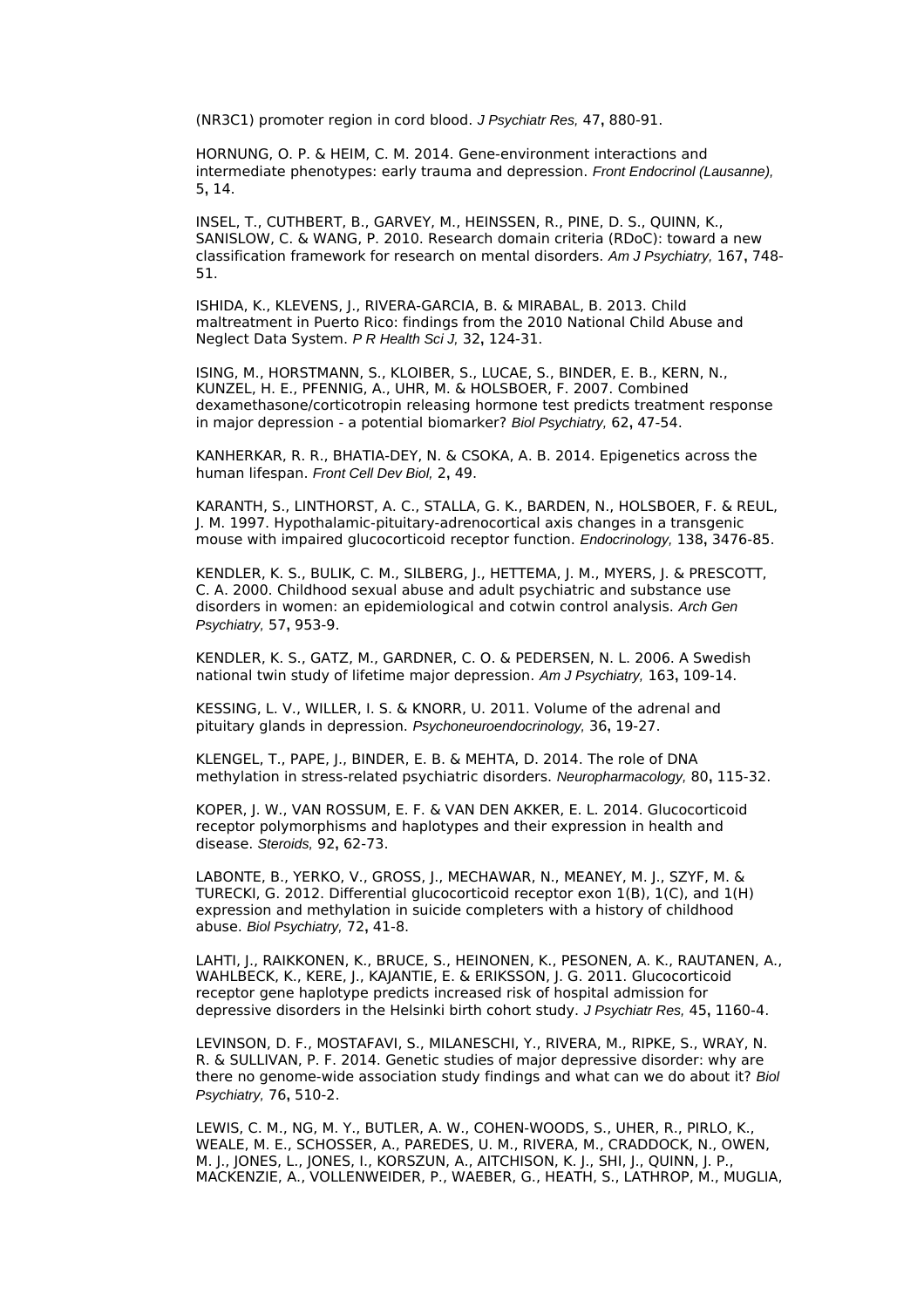P., BARNES, M. R., WHITTAKER, J. C., TOZZI, F., HOLSBOER, F., PREISIG, M., FARMER, A. E., BREEN, G., CRAIG, I. W. & MCGUFFIN, P. 2010. Genome-wide association study of major recurrent depression in the U.K. population. Am J Psychiatry, 167**,** 949-57.

LEWIS, G., COLLISHAW, S., HAROLD, G., RICE, F. & THAPAR, A. 2012. Maternal depression and child and adolescent depression symptoms: an exploratory test for moderation by CRHR1, FKBP5 and NR3C1 gene variants. Behav Genet, 42**,** 121-32.

LIU, D., DIORIO, J., TANNENBAUM, B., CALDJI, C., FRANCIS, D., FREEDMAN, A., SHARMA, S., PEARSON, D., PLOTSKY, P. M. & MEANEY, M. J. 1997. Maternal care, hippocampal glucocorticoid receptors, and hypothalamic-pituitary-adrenal responses to stress. Science, 277**,** 1659-62.

MAHER, B. 2008. Personal genomes: The case of the missing heritability. Nature, 456**,** 18-21.

MANIGLIO, R. 2009. The impact of child sexual abuse on health: a systematic review of reviews. Clin Psychol Rev, 29**,** 647-57.

MASSART, R., MONGEAU, R. & LANFUMEY, L. 2012. Beyond the monoaminergic hypothesis: neuroplasticity and epigenetic changes in a transgenic mouse model of depression. Philos Trans R Soc Lond B Biol Sci, 367**,** 2485-94.

MATHERS, J. C., STRATHDEE, G. & RELTON, C. L. 2010. Induction of epigenetic alterations by dietary and other environmental factors. Adv Genet, 71**,** 3-39.

MAY-CHAHAL, C. & CAWSON, P. 2005. Measuring child maltreatment in the United Kingdom: a study of the prevalence of child abuse and neglect. Child Abuse Negl, 29**,** 969-84.

MCALLISTER-WILLIAMS, R. H., FERRIER, I. N. & YOUNG, A. H. 1998. Mood and neuropsychological function in depression: the role of corticosteroids and serotonin. Psychol Med, 28**,** 573-84.

MCGOWAN, P. O., SASAKI, A., D'ALESSIO, A. C., DYMOV, S., LABONTE, B., SZYF, M., TURECKI, G. & MEANEY, M. J. 2009. Epigenetic regulation of the glucocorticoid receptor in human brain associates with childhood abuse. Nat Neurosci, 12**,** 342-8.

MCGUFFIN, P., COHEN, S. & KNIGHT, J. 2007. Homing in on depression genes. Am J Psychiatry, 164**,** 195-7.

MEANEY, M. J. 2001. Maternal care, gene expression, and the transmission of individual differences in stress reactivity across generations. Annu Rev Neurosci, 24**,** 1161-92.

MEANEY, M. J., DIORIO, J., FRANCIS, D., WIDDOWSON, J., LAPLANTE, P., CALDJI, C., SHARMA, S., SECKL, J. R. & PLOTSKY, P. M. 1996. Early environmental regulation of forebrain glucocorticoid receptor gene expression: implications for adrenocortical responses to stress. Dev Neurosci, 18**,** 49-72.

MEANEY, M. J. & SZYF, M. 2005. Environmental programming of stress responses through DNA methylation: life at the interface between a dynamic environment and a fixed genome. Dialogues Clin Neurosci, 7**,** 103-23.

MEDINA, A., SEASHOLTZ, A. F., SHARMA, V., BURKE, S., BUNNEY, W., JR., MYERS, R. M., SCHATZBERG, A., AKIL, H. & WATSON, S. J. 2013. Glucocorticoid and mineralocorticoid receptor expression in the human hippocampus in major depressive disorder. J Psychiatr Res, 47**,** 307-14.

MELAS, P. A., WEI, Y., WONG, C. C., SJOHOLM, L. K., ABERG, E., MILL, J., SCHALLING, M., FORSELL, Y. & LAVEBRATT, C. 2013. Genetic and epigenetic associations of MAOA and NR3C1 with depression and childhood adversities. Int J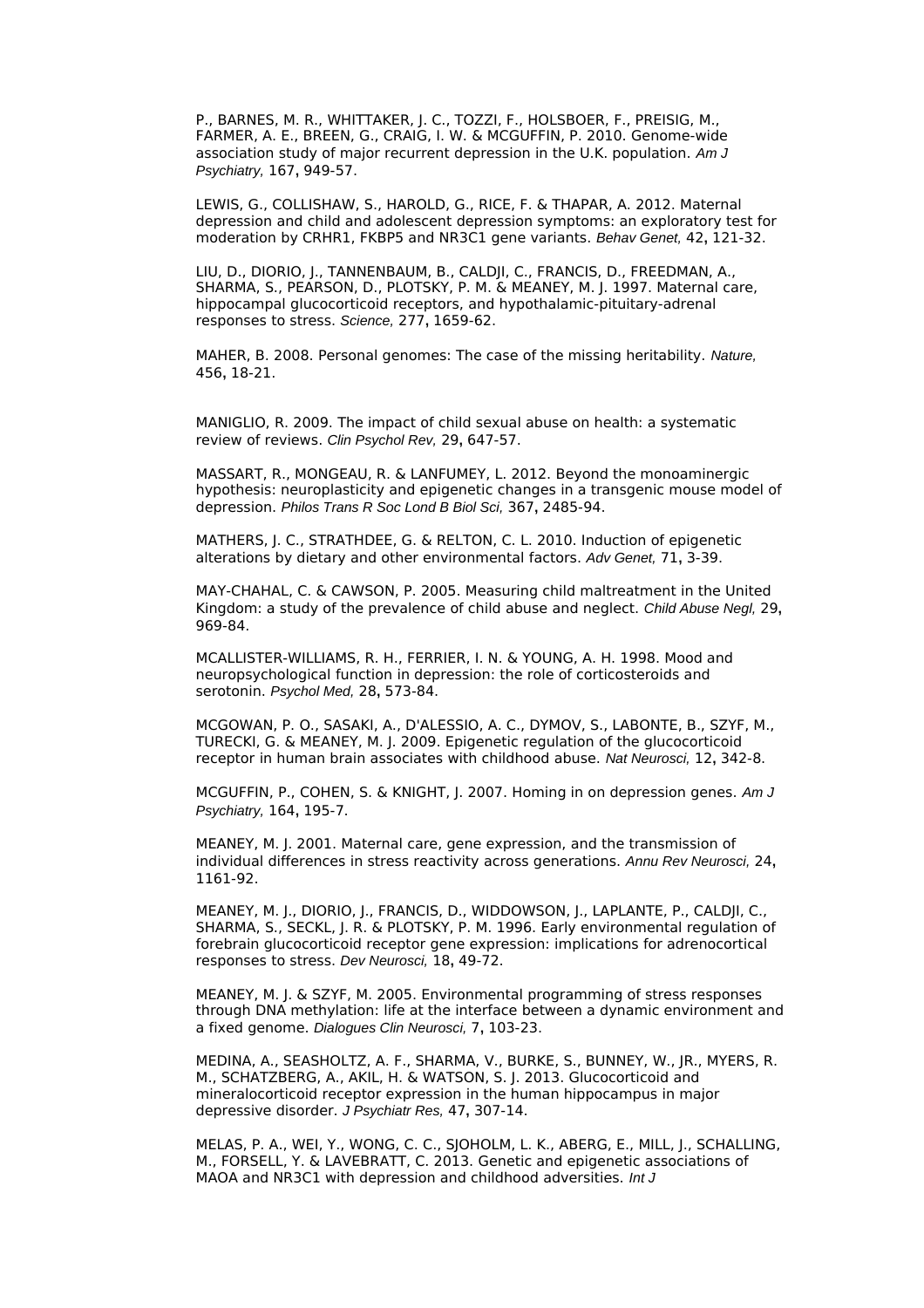Neuropsychopharmacol, 16**,** 1513-28.

MOSER, D., MOLITOR, A., KUMSTA, R., TATSCHNER, T., RIEDERER, P. & MEYER, J. 2007. The glucocorticoid receptor gene exon 1-F promoter is not methylated at the NGFI-A binding site in human hippocampus. World J Biol Psychiatry, 8**,** 262-8.

MULLIGAN, C. J., D'ERRICO, N. C., STEES, J. & HUGHES, D. A. 2012. Methylation changes at NR3C1 in newborns associate with maternal prenatal stress exposure and newborn birth weight. Epigenetics, 7**,** 853-7.

MURGATROYD, C., PATCHEV, A. V., WU, Y., MICALE, V., BOCKMUHL, Y., FISCHER, D., HOLSBOER, F., WOTJAK, C. T., ALMEIDA, O. F. & SPENGLER, D. 2009. Dynamic DNA methylation programs persistent adverse effects of early-life stress. Nat Neurosci, 12**,** 1559-66.

MURGATROYD, C. & SPENGLER, D. 2011. Epigenetics of early child development. Front Psychiatry, 2**,** 16.

MURGATROYD, C., QUINN, J. P., SHARP, H. M., PICKLES, A. & HILL, J. 2015. Effects of prenatal and postnatal depression, and maternal stroking, at the glucocorticoid receptor gene. **Transl Psychiatry,** 5 , doi:10.1038/tp.2014.140

MURGATROYD, C. A. & NEPHEW, B. C. 2013. Effects of early life social stress on maternal behavior and neuroendocrinology. Psychoneuroendocrinology, 38**,** 219-28.

MURRAY, C. J., VOS, T., LOZANO, R., NAGHAVI, M., FLAXMAN, A. D., MICHAUD, C., EZZATI, M., SHIBUYA, K., SALOMON, J. A., ABDALLA, S., ABOYANS, V., ABRAHAM, J., ACKERMAN, I., AGGARWAL, R., AHN, S. Y., ALI, M. K., ALVARADO, M., ANDERSON, H. R., ANDERSON, L. M., ANDREWS, K. G., ATKINSON, C., BADDOUR, L. M., BAHALIM, A. N., BARKER-COLLO, S., BARRERO, L. H., BARTELS, D. H., BASANEZ, M. G., BAXTER, A., BELL, M. L., BENJAMIN, E. J., BENNETT, D., BERNABE, E., BHALLA, K., BHANDARI, B., BIKBOV, B., BIN ABDULHAK, A., BIRBECK, G., BLACK, J. A., BLENCOWE, H., BLORE, J. D., BLYTH, F., BOLLIGER, I., BONAVENTURE, A., BOUFOUS, S., BOURNE, R., BOUSSINESQ, M., BRAITHWAITE, T., BRAYNE, C., BRIDGETT, L., BROOKER, S., BROOKS, P., BRUGHA, T. S., BRYAN-HANCOCK, C., BUCELLO, C., BUCHBINDER, R., BUCKLE, G., BUDKE, C. M., BURCH, M., BURNEY, P., BURSTEIN, R., CALABRIA, B., CAMPBELL, B., CANTER, C. E., CARABIN, H., CARAPETIS, J., CARMONA, L., CELLA, C., CHARLSON, F., CHEN, H., CHENG, A. T., CHOU, D., CHUGH, S. S., COFFENG, L. E., COLAN, S. D., COLQUHOUN, S., COLSON, K. E., CONDON, J., CONNOR, M. D., COOPER, L. T., CORRIERE, M., CORTINOVIS, M., DE VACCARO, K. C., COUSER, W., COWIE, B. C., CRIQUI, M. H., CROSS, M., DABHADKAR, K. C., DAHIYA, M., DAHODWALA, N., DAMSERE-DERRY, J., DANAEI, G., DAVIS, A., DE LEO, D., DEGENHARDT, L., DELLAVALLE, R., DELOSSANTOS, A., DENENBERG, J., DERRETT, S., DES JARLAIS, D. C., DHARMARATNE, S. D., et al. 2012. Disability-adjusted life years (DALYs) for 291 diseases and injuries in 21 regions, 1990-2010: a systematic analysis for the Global Burden of Disease Study 2010. Lancet, 380**,** 2197-223.

NA, K. S., CHANG, H. S., WON, E., HAN, K. M., CHOI, S., TAE, W. S., YOON, H. K., KIM, Y. K., JOE, S. H., JUNG, I. K., LEE, M. S. & HAM, B. J. 2014. Association between glucocorticoid receptor methylation and hippocampal subfields in major depressive disorder. PLoS One, 9**,** e85425.

NAIR, A. & HOWARD, R. 2013. ENCODE and a new landscape for psychiatric genetics. Br J Psychiatry, 203**,** 84-5.

NEMEROFF, C. B., BISSETTE, G., AKIL, H. & FINK, M. 1991. Neuropeptide concentrations in the cerebrospinal fluid of depressed patients treated with electroconvulsive therapy. Corticotrophin-releasing factor, beta-endorphin and somatostatin. Br J Psychiatry, 158**,** 59-63.

NICOLSON, N. A. 2004. Childhood parental loss and cortisol levels in adult men. Psychoneuroendocrinology, 29**,** 1012-8.

NIVARD, M. G., DOLAN, C. V., KENDLER, K. S., KAN, K. J., WILLEMSEN, G., VAN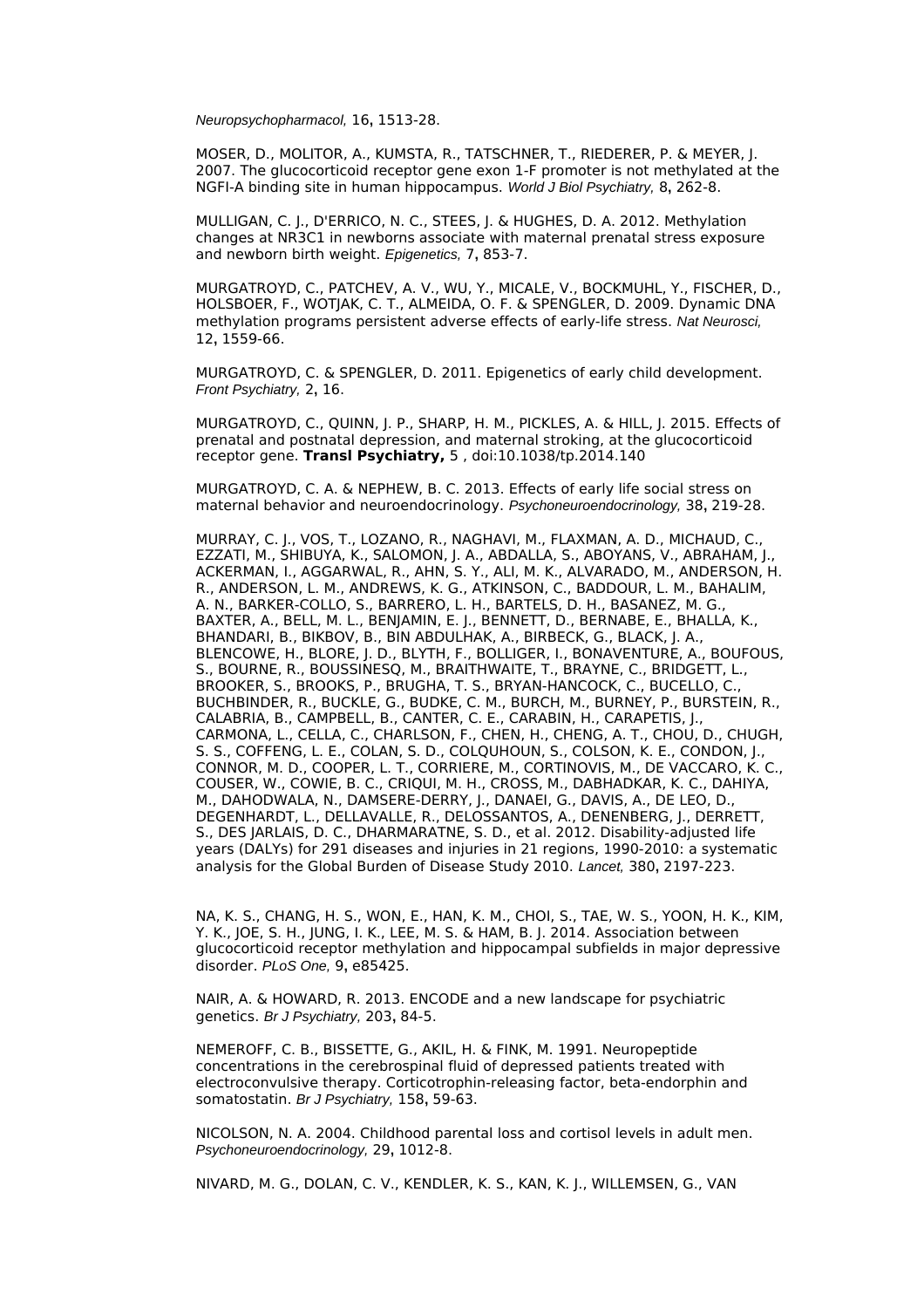BEIJSTERVELDT, C. E., LINDAUER, R. J., VAN BEEK, J. H., GEELS, L. M., BARTELS, M., MIDDELDORP, C. M. & BOOMSMA, D. I. 2014. Stability in symptoms of anxiety and depression as a function of genotype and environment: a longitudinal twin study from ages 3 to 63 years. Psychol Med**,** 1-11.

OBERLANDER, T. F., WEINBERG, J., PAPSDORF, M., GRUNAU, R., MISRI, S. & DEVLIN, A. M. 2008. Prenatal exposure to maternal depression, neonatal methylation of human glucocorticoid receptor gene (NR3C1) and infant cortisol stress responses. Epigenetics, 3**,** 97-106.

O'TOOLE, S. M., SEKULA, L. K. & RUBIN, R. T. 1997. Pituitary-adrenal cortical axis measures as predictors of sustained remission in major depression. Biol Psychiatry, 42**,** 85-9.

OU, J. N., TORRISANI, J., UNTERBERGER, A., PROVENCAL, N., SHIKIMI, K., KARIMI, M., EKSTROM, T. J. & SZYF, M. 2007. Histone deacetylase inhibitor Trichostatin A induces global and gene-specific DNA demethylation in human cancer cell lines. Biochem Pharmacol, 73**,** 1297-307.

PARIANTE, C. M. 2006. The glucocorticoid receptor: part of the solution or part of the problem? J Psychopharmacol, 20**,** 79-84.

PARIANTE, C. M. 2009. Risk factors for development of depression and psychosis. Glucocorticoid receptors and pituitary implications for treatment with antidepressant and glucocorticoids. Ann N Y Acad Sci, 1179**,** 144-52.

PARIANTE, C. M. & LIGHTMAN, S. L. 2008. The HPA axis in major depression: classical theories and new developments. Trends Neurosci, 31**,** 464-8.

PARIANTE, C. M. & MILLER, A. H. 2001. Glucocorticoid receptors in major depression: relevance to pathophysiology and treatment. Biol Psychiatry, 49**,** 391- 404.

PEPIN, M. C., POTHIER, F. & BARDEN, N. 1992. Antidepressant drug action in a transgenic mouse model of the endocrine changes seen in depression. Mol Pharmacol, 42**,** 991-5.

PLANK, J. L. & DEAN, A. 2014. Enhancer function: mechanistic and genome-wide insights come together. Mol Cell, 55**,** 5-14.

PLESSY, C., DESBOIS, L., FUJII, T. & CARNINCI, P. 2013. Population transcriptomics with single-cell resolution: a new field made possible by microfluidics: a technology for high throughput transcript counting and data-driven definition of cell types. Bioessays, 35**,** 131-40.

POWER, R. A., KELLER, M. C., RIPKE, S., ABDELLAOUI, A., WRAY, N. R., SULLIVAN, P. F., GROUP, M. P. W. & BREEN, G. 2014. A recessive genetic model and runs of homozygosity in major depressive disorder. Am J Med Genet B Neuropsychiatr Genet, 165B**,** 157-66.

PROVENCAL, N., SUDERMAN, M. J., GUILLEMIN, C., MASSART, R., RUGGIERO, A., WANG, D., BENNETT, A. J., PIERRE, P. J., FRIEDMAN, D. P., COTE, S. M., HALLETT, M., TREMBLAY, R. E., SUOMI, S. J. & SZYF, M. 2012. The signature of maternal rearing in the methylome in rhesus macaque prefrontal cortex and T cells. J Neurosci, 32**,** 15626-42.

RAADSHEER, F. C., HOOGENDIJK, W. J., STAM, F. C., TILDERS, F. J. & SWAAB, D. F. 1994. Increased numbers of corticotropin-releasing hormone expressing neurons in the hypothalamic paraventricular nucleus of depressed patients. Neuroendocrinology, 60**,** 436-44.

RADFORD, L., CORRAL, S., BRADLEY, C. & FISHER, H. L. 2013. The prevalence and impact of child maltreatment and other types of victimization in the UK: findings from a population survey of caregivers, children and young people and young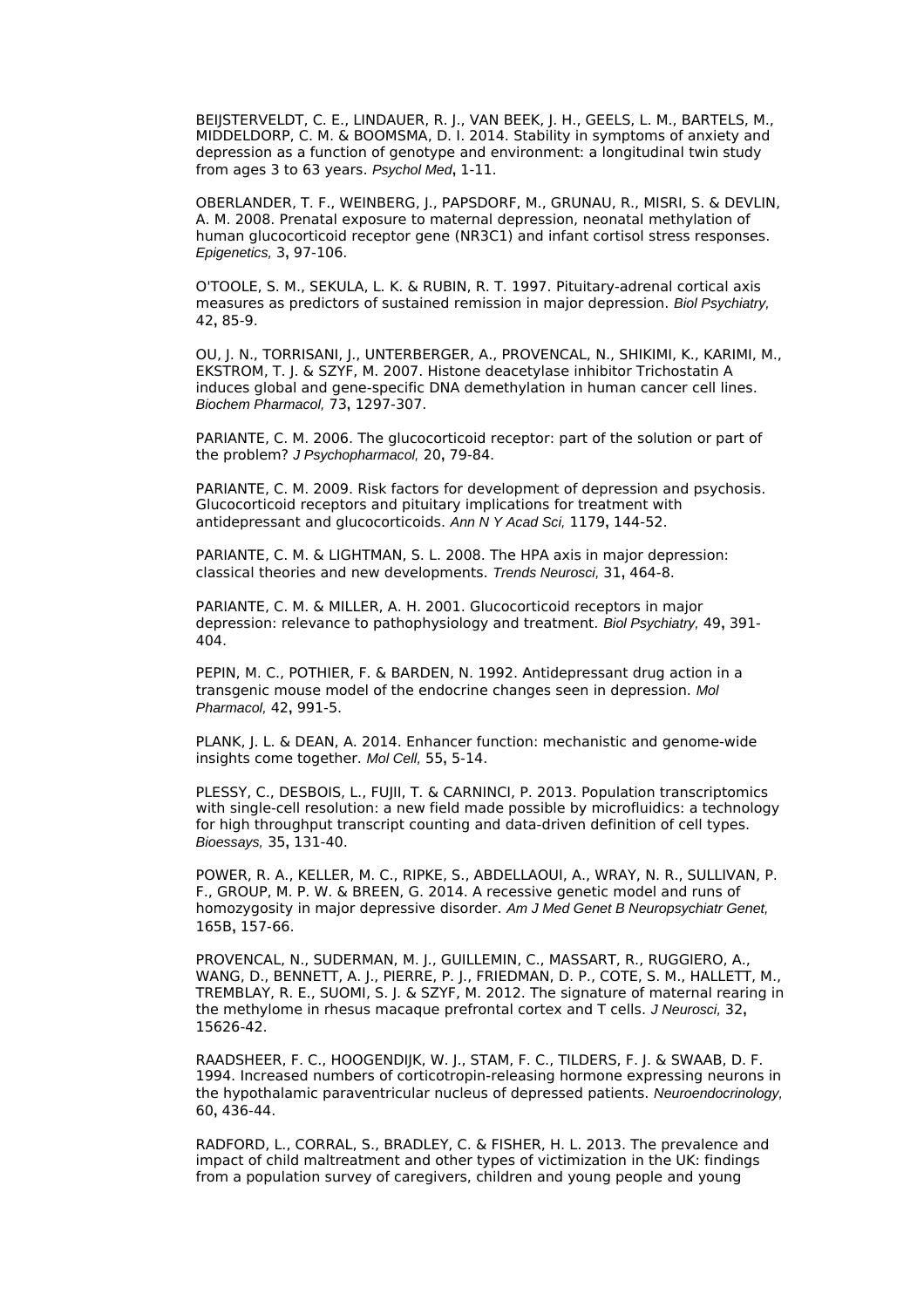adults. Child Abuse Negl, 37**,** 801-13.

RADTKE, K. M., RUF, M., GUNTER, H. M., DOHRMANN, K., SCHAUER, M., MEYER, A. & ELBERT, T. 2011. Transgenerational impact of intimate partner violence on methylation in the promoter of the glucocorticoid receptor. Transl Psychiatry, 1**,** e21.

RAZIN, A. & RIGGS, A. D. 1980. DNA methylation and gene function. Science, 210**,** 604-10.

REUL, J. M. 2014. Making memories of stressful events: a journey along epigenetic, gene transcription, and signaling pathways. Front Psychiatry, 5**,** 5.

RIGGS, A. D. 1975. X inactivation, differentiation, and DNA methylation. Cytogenet Cell Genet, 14**,** 9-25.

RIPKE, S., WRAY, N. R., LEWIS, C. M., HAMILTON, S. P., WEISSMAN, M. M., BREEN, G., BYRNE, E. M., BLACKWOOD, D. H., BOOMSMA, D. I., CICHON, S., HEATH, A. C., HOLSBOER, F., LUCAE, S., MADDEN, P. A., MARTIN, N. G., MCGUFFIN, P., MUGLIA, P., NOETHEN, M. M., PENNINX, B. P., PERGADIA, M. L., POTASH, J. B., RIETSCHEL, M., LIN, D., MULLER-MYHSOK, B., SHI, J., STEINBERG, S., GRABE, H. J., LICHTENSTEIN, P., MAGNUSSON, P., PERLIS, R. H., PREISIG, M., SMOLLER, J. W., STEFANSSON, K., UHER, R., KUTALIK, Z., TANSEY, K. E., TEUMER, A., VIKTORIN, A., BARNES, M. R., BETTECKEN, T., BINDER, E. B., BREUER, R., CASTRO, V. M., CHURCHILL, S. E., CORYELL, W. H., CRADDOCK, N., CRAIG, I. W., CZAMARA, D., DE GEUS, E. J., DEGENHARDT, F., FARMER, A. E., FAVA, M., FRANK, J., GAINER, V. S., GALLAGHER, P. J., GORDON, S. D., GORYACHEV, S., GROSS, M., GUIPPONI, M., HENDERS, A. K., HERMS, S., HICKIE, I. B., HOEFELS, S., HOOGENDIJK, W., HOTTENGA, J. J., IOSIFESCU, D. V., ISING, M., JONES, I., JONES, L., JUNG-YING, T., KNOWLES, J. A., KOHANE, I. S., KOHLI, M. A., KORSZUN, A., LANDEN, M., LAWSON, W. B., LEWIS, G., MACINTYRE, D., MAIER, W., MATTHEISEN, M., MCGRATH, P. J., MCINTOSH, A., MCLEAN, A., MIDDELDORP, C. M., MIDDLETON, L., MONTGOMERY, G. M., MURPHY, S. N., NAUCK, M., NOLEN, W. A., NYHOLT, D. R., O'DONOVAN, M., OSKARSSON, H., PEDERSEN, N., SCHEFTNER, W. A., SCHULZ, A., SCHULZE, T. G., SHYN, S. I., SIGURDSSON, E., SLAGER, S. L., et al. MAJOR DEPRESSIVE DISORDER WORKING GROUP OF THE PSYCHIATRIC GWAS CONSORTIUM. 2013. A mega-analysis of genome-wide association studies for major depressive disorder. Mol Psychiatry, 18**,** 497-511.

ROBINSON, M. D., KAHRAMAN, A., LAW, C. W., LINDSAY, H., NOWICKA, M., WEBER, L. M. & ZHOU, X. 2014. Statistical methods for detecting differentially methylated loci and regions. Front Genet, 5**,** 324.

ROLLINS, B., MARTIN, M. V., MORGAN, L. & VAWTER, M. P. 2010. Analysis of whole genome biomarker expression in blood and brain. Am J Med Genet B Neuropsychiatr Genet, 153B**,** 919-36.

RUTTER, M. 1985. Resilience in the face of adversity. Protective factors and resistance to psychiatric disorder. Br J Psychiatry, 147**,** 598-611.

SANDHU, R., ROLL, J. D., RIVENBARK, A. G. & COLEMAN, W. B. 2015. Dysregulation of the Epigenome in Human Breast Cancer: Contributions of Gene-Specific DNA Hypermethylation to Breast Cancer Pathobiology and Targeting the Breast Cancer Methylome for Improved Therapy. Am J Pathol, 185**,** 282-292.

SCHMIDT, H. D., SHELTON, R. C. & DUMAN, R. S. 2011. Functional biomarkers of depression: diagnosis, treatment, and pathophysiology. Neuropsychopharmacology, 36**,** 2375-94.

SCHNEIDER, M., ENGEL, A., FASCHING, P. A., HABERLE, L., BINDER, E. B., VOIGT, F., GRIMM, J., FASCHINGBAUER, F., EICHLER, A., DAMMER, U., REBHAN, D., AMANN, M., RAABE, E., GOECKE, T. W., QUAST, C., BECKMANN, M. W., KORNHUBER, J., SEIFERT, A. & BURGHAUS, S. 2014. Genetic variants in the genes of the stress hormone signalling pathway and depressive symptoms during and after pregnancy. Biomed Res Int, 2014**,** 469278.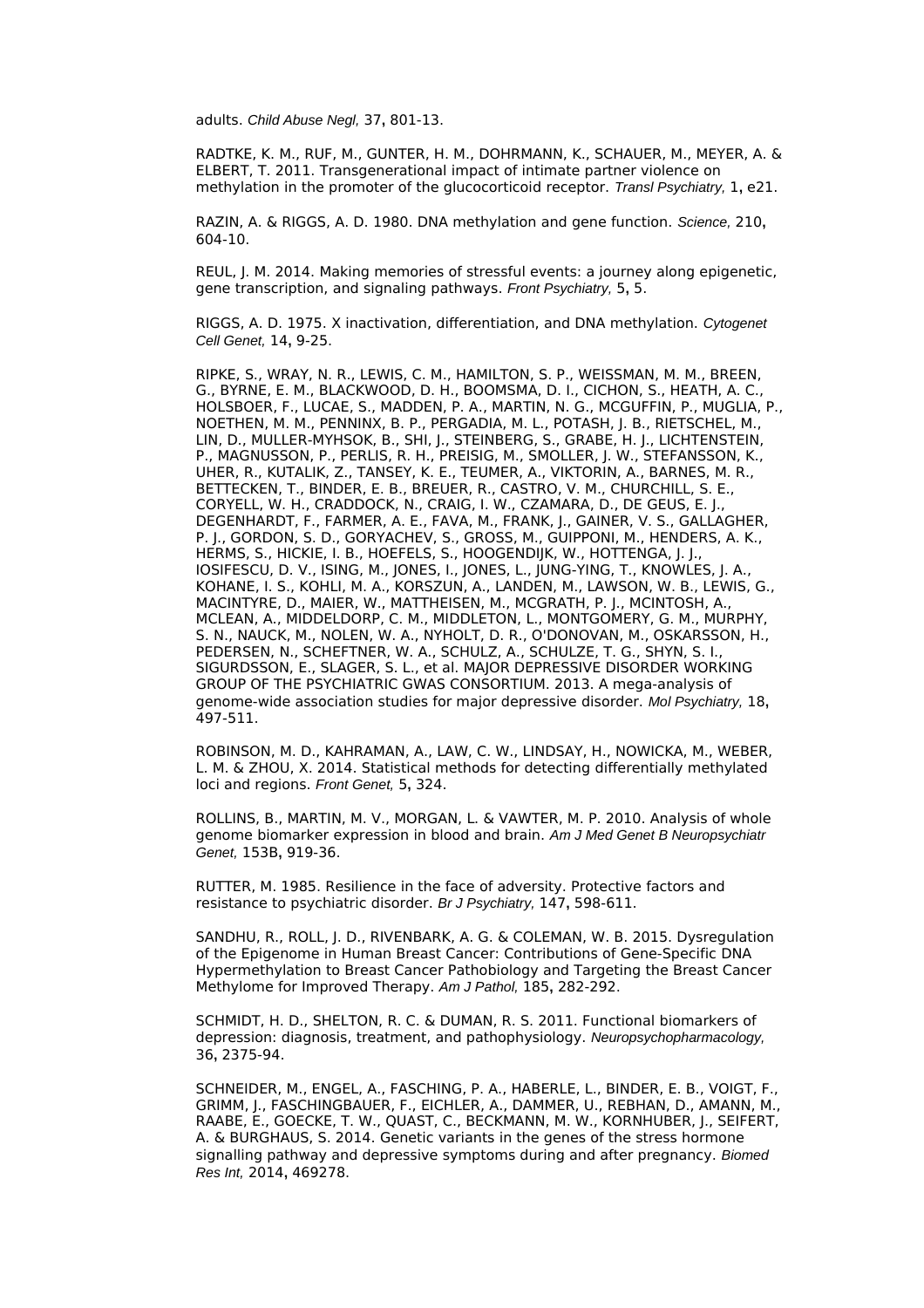SHARP, H., PICKLES, A., MEANEY, M., MARSHALL, K., TIBU, F. & HILL, J. 2012. Frequency of infant stroking reported by mothers moderates the effect of prenatal depression on infant behavioural and physiological outcomes. PLoS One, 7**,** e45446.

SIMAR, D., VERSTEYHE, S., DONKIN, I., LIU, J., HESSON, L., NYLANDER, V., FOSSUM, A. & BARRES, R. 2014. DNA methylation is altered in B and NK lymphocytes in obese and type 2 diabetic human. Metabolism, 63**,** 1188-97.

SPIJKER, A. T. & VAN ROSSUM, E. F. 2012. Glucocorticoid sensitivity in mood disorders. Neuroendocrinology, 95**,** 179-86.

SUDERMAN, M., MCGOWAN, P. O., SASAKI, A., HUANG, T. C., HALLETT, M. T., MEANEY, M. J., TURECKI, G. & SZYF, M. 2012. Conserved epigenetic sensitivity to early life experience in the rat and human hippocampus. Proc Natl Acad Sci U S A, 109 Suppl 2**,** 17266-72.

SULISTYONINGRUM, D. C., SINGH, R. & DEVLIN, A. M. 2012. Epigenetic regulation of glucocorticoid receptor expression in aorta from mice with hyperhomocysteinemia. Epigenetics, 7**,** 514-21.

SULLIVAN, P. F., NEALE, M. C. & KENDLER, K. S. 2000. Genetic epidemiology of major depression: review and meta-analysis. Am J Psychiatry, 157**,** 1552-62.

SUN, H., KENNEDY, P. J. & NESTLER, E. J. 2013. Epigenetics of the depressed brain: role of histone acetylation and methylation. Neuropsychopharmacology, 38**,** 124-37.

SWEATT, J. D. 2009. Experience-dependent epigenetic modifications in the central nervous system. Biol Psychiatry, 65**,** 191-7.

SZCZEPANKIEWICZ, A., LESZCZYNSKA-RODZIEWICZ, A., PAWLAK, J., NAROZNA, B., RAJEWSKA-RAGER, A., WILKOSC, M., ZAREMBA, D., MACIUKIEWICZ, M. & TWAROWSKA-HAUSER, J. 2014. FKBP5 polymorphism is associated with major depression but not with bipolar disorder. J Affect Disord, 164**,** 33-7.

TURECKI, G. & MEANEY, M. J. 2014. Effects of the Social Environment and Stress on Glucocorticoid Receptor Gene Methylation: A Systematic Review. Biol Psychiatry.

TURNER, J. D., ALT, S. R., CAO, L., VERNOCCHI, S., TRIFONOVA, S., BATTELLO, N. & MULLER, C. P. 2010. Transcriptional control of the glucocorticoid receptor: CpG islands, epigenetics and more. Biochem Pharmacol, 80**,** 1860-8.

TURNER, J. D. & MULLER, C. P. 2005. Structure of the glucocorticoid receptor (NR3C1) gene 5' untranslated region: identification, and tissue distribution of multiple new human exon 1. J Mol Endocrinol, 35**,** 283-92.

TURNER, J. D., SCHOTE, A. B., MACEDO, J. A., PELASCINI, L. P. & MULLER, C. P. 2006. Tissue specific glucocorticoid receptor expression, a role for alternative first exon usage? Biochem Pharmacol, 72**,** 1529-37.

TURNER, J. D., VERNOCCHI, S., SCHMITZ, S. & MULLER, C. P. 2014. Role of the 5' untranslated regions in post-transcriptional regulation of the human glucocorticoid receptor. Biochim Biophys Acta, 1839**,** 1051-61.

TYLEE, D. S., KAWAGUCHI, D. M. & GLATT, S. J. 2013. On the outside, looking in: a review and evaluation of the comparability of blood and brain "-omes". Am J Med Genet B Neuropsychiatr Genet, 162B**,** 595-603.

TYRKA, A. R., PRICE, L. H., MARSIT, C., WALTERS, O. C. & CARPENTER, L. L. 2012. Childhood adversity and epigenetic modulation of the leukocyte glucocorticoid receptor: preliminary findings in healthy adults. PLoS One, 7**,** e30148.

TYRKA, A. R., WIER, L., PRICE, L. H., ROSS, N., ANDERSON, G. M., WILKINSON, C. W. & CARPENTER, L. L. 2008. Childhood parental loss and adult hypothalamic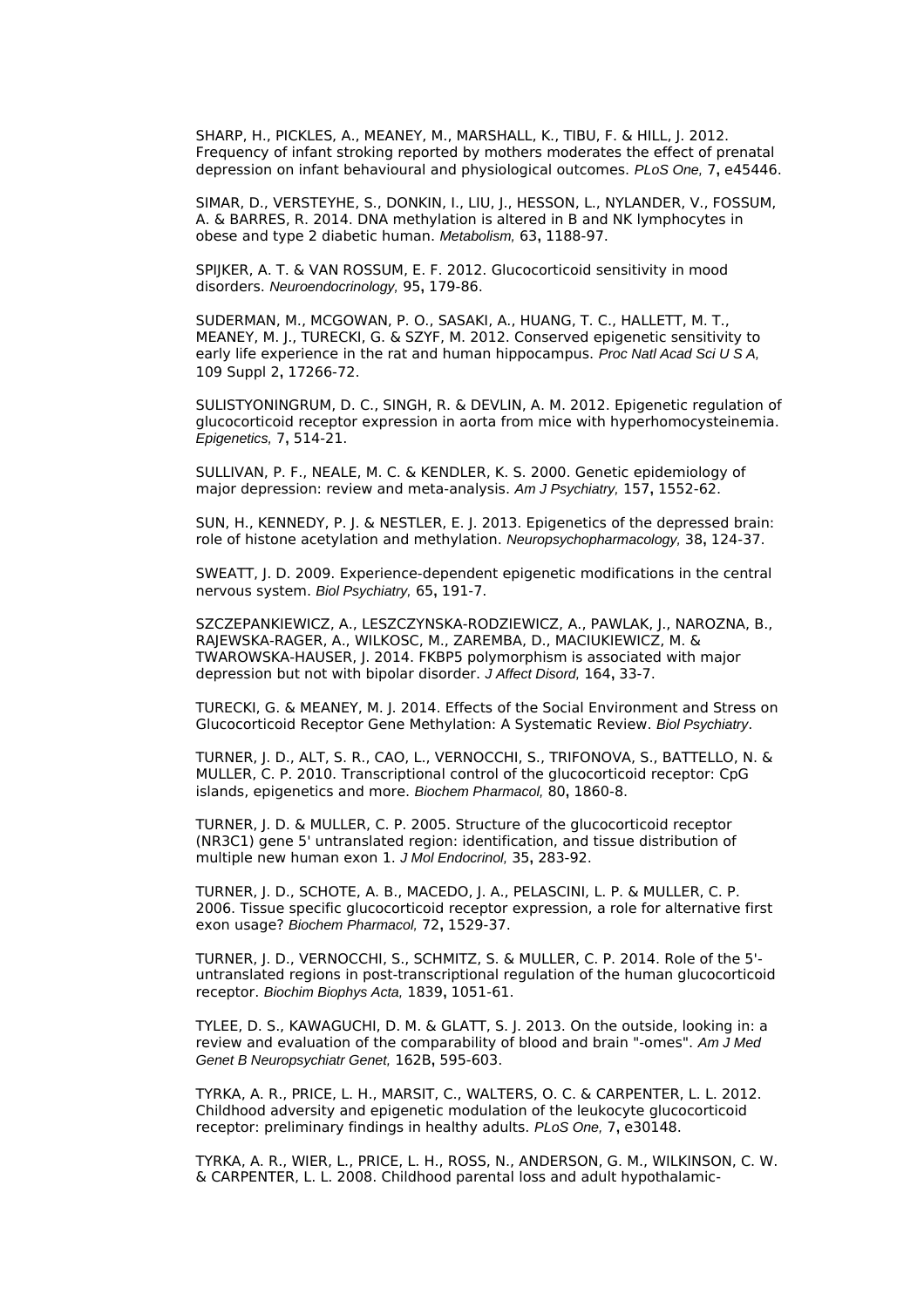pituitary-adrenal function. Biol Psychiatry, 63**,** 1147-54.

UCHIDA, S., NISHIDA, A., HARA, K., KAMEMOTO, T., SUETSUGI, M., FUJIMOTO, M., WATANUKI, T., WAKABAYASHI, Y., OTSUKI, K., MCEWEN, B. S. & WATANABE, Y. 2008. Characterization of the vulnerability to repeated stress in Fischer 344 rats: possible involvement of microRNA-mediated down-regulation of the glucocorticoid receptor. Eur J Neurosci, 27**,** 2250-61.

UHER, R. 2014. Gene-environment interactions in common mental disorders: an update and strategy for a genome-wide search. Soc Psychiatry Psychiatr Epidemiol, 49**,** 3-14.

WANG, Q., VERWEIJ, E. W., KRUGERS, H. J., JOELS, M., SWAAB, D. F. & LUCASSEN, P. J. 2014. Distribution of the glucocorticoid receptor in the human amygdala; changes in mood disorder patients. Brain Struct Funct, 219**,** 1615-26.

WATSON, S., OWEN, B. M., GALLAGHER, P., HEARN, A. J., YOUNG, A. H. & FERRIER, I. N. 2007. Family history, early adversity and the hypothalamic-pituitary-adrenal (HPA) axis: Mediation of the vulnerability to mood disorders. Neuropsychiatr Dis Treat, 3**,** 647-53.

WEAVER, I. C., CERVONI, N., CHAMPAGNE, F. A., D'ALESSIO, A. C., SHARMA, S., SECKL, J. R., DYMOV, S., SZYF, M. & MEANEY, M. J. 2004. Epigenetic programming by maternal behavior. Nat Neurosci, 7**,** 847-54.

WEAVER, I. C., D'ALESSIO, A. C., BROWN, S. E., HELLSTROM, I. C., DYMOV, S., SHARMA, S., SZYF, M. & MEANEY, M. J. 2007. The transcription factor nerve growth factor-inducible protein a mediates epigenetic programming: altering epigenetic marks by immediate-early genes. J Neurosci, 27**,** 1756-68.

WEBSTER, M. J., KNABLE, M. B., O'GRADY, J., ORTHMANN, J. & WEICKERT, C. S. 2002. Regional specificity of brain glucocorticoid receptor mRNA alterations in subjects with schizophrenia and mood disorders. Mol Psychiatry, 7**,** 985-94, 924.

WIDOM, C. S., DUMONT, K. & CZAJA, S. J. 2007. A prospective investigation of major depressive disorder and comorbidity in abused and neglected children grown up. Arch Gen Psychiatry, 64**,** 49-56.

WILDEMAN, C., EMANUEL, N., LEVENTHAL, J. M., PUTNAM-HORNSTEIN, E., WALDFOGEL, J. & LEE, H. 2014. The prevalence of confirmed maltreatment among US children, 2004 to 2011. JAMA Pediatr, 168**,** 706-13.

WOOD, A. R., ESKO, T., YANG, J., VEDANTAM, S., PERS, T. H., GUSTAFSSON, S., CHU, A. Y., ESTRADA, K., LUAN, J., KUTALIK, Z., AMIN, N., BUCHKOVICH, M. L., CROTEAU-CHONKA, D. C., DAY, F. R., DUAN, Y., FALL, T., FEHRMANN, R., FERREIRA, T., JACKSON, A. U., KARJALAINEN, J., LO, K. S., LOCKE, A. E., MAGI, R., MIHAILOV, E., PORCU, E., RANDALL, J. C., SCHERAG, A., VINKHUYZEN, A. A., WESTRA, H. J., WINKLER, T. W., WORKALEMAHU, T., ZHAO, J. H., ABSHER, D., ALBRECHT, E., ANDERSON, D., BARON, J., BEEKMAN, M., DEMIRKAN, A., EHRET, G. B., FEENSTRA, B., FEITOSA, M. F., FISCHER, K., FRASER, R. M., GOEL, A., GONG, J., JUSTICE, A. E., KANONI, S., KLEBER, M. E., KRISTIANSSON, K., LIM, U., LOTAY, V., LUI, J. C., MANGINO, M., MATEO LEACH, I., MEDINA-GOMEZ, C., NALLS, M. A., NYHOLT, D. R., PALMER, C. D., PASKO, D., PECHLIVANIS, S., PROKOPENKO, I., RIED, J. S., RIPKE, S., SHUNGIN, D., STANCAKOVA, A., STRAWBRIDGE, R. J., SUNG, Y. J., TANAKA, T., TEUMER, A., TROMPET, S., VAN DER LAAN, S. W., VAN SETTEN, J., VAN VLIET-OSTAPTCHOUK, J. V., WANG, Z., YENGO, L., ZHANG, W., AFZAL, U., ARNLOV, J., ARSCOTT, G. M., BANDINELLI, S., BARRETT, A., BELLIS, C., BENNETT, A. J., BERNE, C., BLUHER, M., BOLTON, J. L., BOTTCHER, Y., BOYD, H. A., BRUINENBERG, M., BUCKLEY, B. M., BUYSKE, S., CASPERSEN, I. H., CHINES, P. S., CLARKE, R., CLAUDI-BOEHM, S., COOPER, M., DAW, E. W., DE JONG, P. A., DEELEN, J., DELGADO, G., et al. 2014. Defining the role of common variation in the genomic and biological architecture of adult human height. Nat Genet, 46**,** 1173-86.

WORLD HEALTH ORGANISATION. 2008. Global Burden of Disease Report